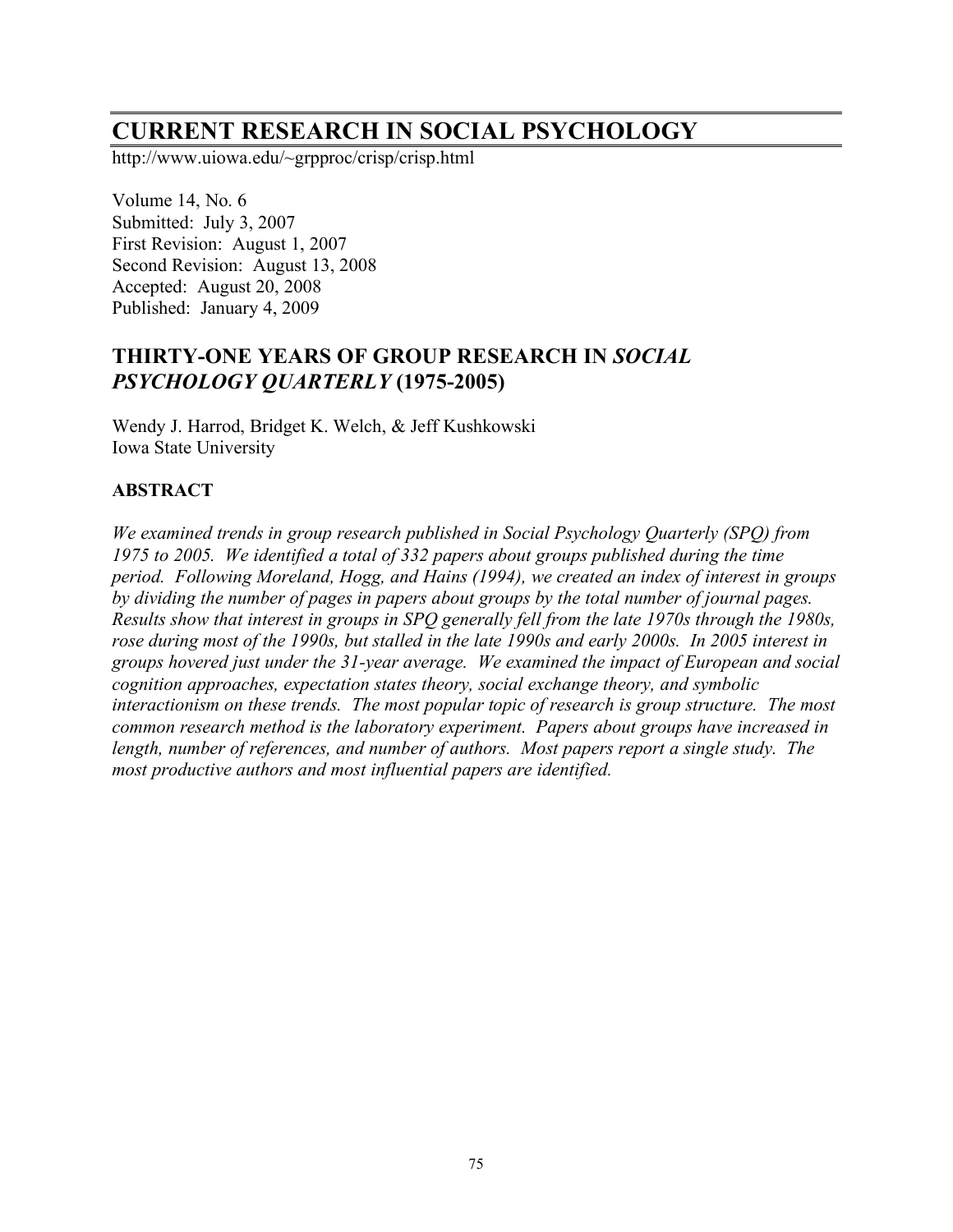## **INTRODUCTION**

Social psychologists have always been interested in groups. In the early 1970s, however, Ivan Steiner noticed a drop in the level of social psychologists' interest. In his famous paper, "Whatever Happened to the Group in Social Psychology?" Steiner hypothesized that a period of social tranquility decreases social psychological interest in groups: "My point is that when society is serene, and only a few wrong-headed deviants disturb our tranquility, we focus our attention on individuals or on large organizations. But when many small segments of society are vying with one another, our attention is drawn to units of intermediate size" (Steiner 1974:105). Steiner predicted that a period of social unrest would produce an upward trend in social psychologists' publications about groups (with a possible lag of 8 to 10 years), whereas a period of social calm would produce a downward trend. He noted that the Great Depression and WWII were times of turmoil, and they spawned a very "groupy" social psychology in the late 1940s and 1950s. The 1950s were a time of tranquility, and that was followed by "the hibernation of the group" in the 1960s. Because the 1960s and early 1970s were hardly tranquil times, Steiner predicted that by the late 1970s, "the group will rise again!" However, by the 1980s it became clear that group dynamics was not becoming increasingly more popular, and Steiner (1983; 1986) twice revised his optimistic predictions. Despite his frustration in predicting trends, Steiner did succeed in drawing attention to trends in social psychological publications about groups, and in making the study of these trends an interesting topic for research.

Steiner described the "groupy" (versus individualistic) approach to research as looking for causes that are located outside the individual, that are located in the collective actions of others or in the constraints imposed by the larger system. The individual is presumed to be part of a larger system, a small group, an organization, or society. Fellow group members may or not be visible, but they help predict and explain behavior (Steiner 1974). Steiner never collected empirical data on publication trends, and thus never provided an operational definition of group research.

Moreland, Hogg, and Hains (1994) (henceforth referred to as MHH) were the first to collect data on publications about groups and test Steiner's hypothesis. MHH at first thought it would be easy to identify papers about groups by simply looking for papers on classic topics like conformity or group decision-making, that reported data collected from several participants who interacted with each other. They found many papers like that, but soon confronted some complications. One complication was the issue of whether or not to include dyads in their definition of groups. Others include dyads in their definition of groups (see Forsyth 2006), but MHH reasoned that dyads seem different from other groups in many ways, and that some phenomena that occur in groups (like coalition formation, majority/minority influence, and socialization) cannot occur in dyads at all. MHH decided that "most" research on dyads should be excluded, with two kinds of exceptions. In some papers on dyadic bargaining, the parties represented the interests of constituent groups, and these kinds of papers would be included. In other papers, group behavior was studied using data collected, "perhaps as a methodological convenience," from dyads. These kinds of dyadic papers were included only if a "clear interest in group phenomena was apparent" (Moreland et al. 1994:531). They cite Nyquist and Spence (1986) as an example of this kind of paper. Nyquist and Spence studied the contribution of gender as a status characteristic to the determination of leadership choice in task-focused groups. The researchers paired male and female participants with high and low dispositional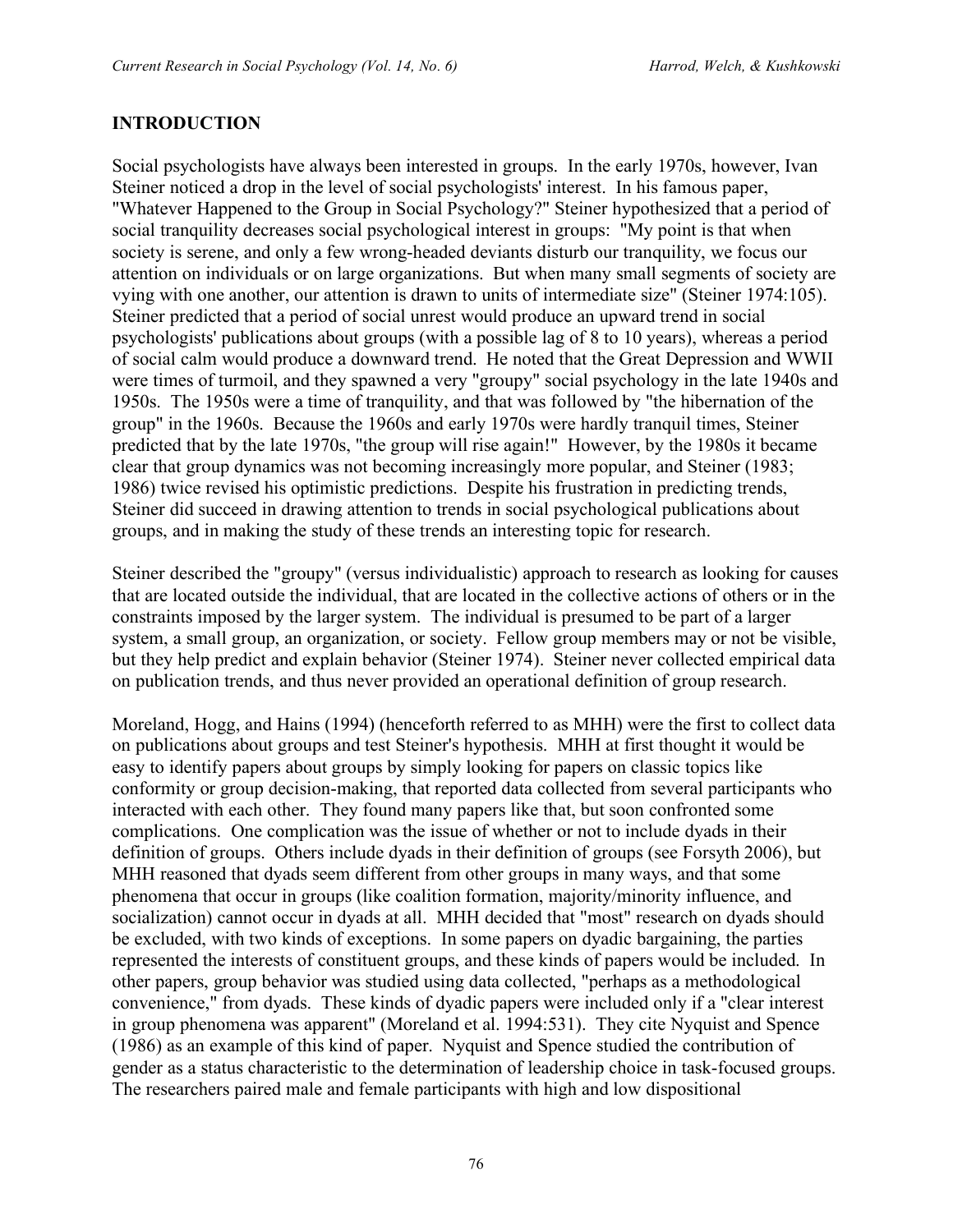(personality) dominance, and found that men were more likely to assume leadership of mixed sex groups even when the men scored lower in dispositional dominance than their female partners. Their method involved dyads but their theory focused on whether men possess more legitimate authority in task groups even when personality may dictate otherwise. Furthermore, MHH did not limit their definition of group research only to studies of small, face-to-face, interacting groups. MHH also included studies of stereotyping, prejudice, intergroup contact, and ingroup bias between members of racial, ethnic, or national groups.

MHH studied group research published from 1975 to 1993 in psychological social psychology journals (i.e., *Journal of Experimental Social Psychology*, *Journal of Personality and Social Psychology*, and *Personality and Social Psychology Bulletin*). Contrary to Steiner's predictions, MHH found that interest in groups continued to fall during the late 1970s, remained low in the 1980s, but rose again in the 1990s. They concluded that developments within the field of social psychology itself, rather than levels of unrest in society, explain these trends. In particular, they attributed the growing interest in groups in the 1990s to the growing popularity of European approaches (especially social identity theory) and to the growing popularity of social cognition theories and methods (e.g., stereotyping theories and implicit priming methods). MHH content analyzed the papers about groups, and looked for trends in topics of interest. Their results showed an enormous increase in interest in intergroup relations, making it the most popular topic in psychological social psychological studies of groups. In contrast, intra-group topics were much less popular. Interest in group performance had dropped significantly. The study of group structure was even less popular.

Sanna and Parks (1997) were the next to study trends in publications about groups. Given the focus on intergroup topics in psychological social psychology journals, Sanna and Parks proposed to find out, "Whatever Happened to Intragroup Research?" They reasoned that a logical place to look for intra-group research would be applied and organizational psychology journals (i.e., *Journal of Applied Psychology*, *Organizational Behavior and Human Decision Processes*, and *Academy of Management Journal*). Sanna and Parks' study of publications from 1975 through 1994 showed that group performance is the most popular topic of group research in the applied and organizational literature. They found negligible interest in intergroup relations. They also found negligible interest in the study of group structure. Like MHH, Sanna and Parks found that interest in groups fell during the late 1970s, remained low in the 1980s, and rose again in the 1990s. Sanna and Parks concluded that group publications rose in the 1990s in part because social psychologists with papers about intra-group processes started sending these kinds of papers to applied and organizational journals rather than to psychological social psychology journals.

## **WHATEVER HAPPENED TO GROUP RESEARCH IN SOCIOLOGICAL SOCIAL PSYCHOLOGY?**

Despite the popularity of group research in sociological social psychology, neither MHH nor Sanna and Parks included sociologically oriented journals in their analysis. A search of Web of Knowledge failed to uncover any published research examining trends in group research published in sociologically oriented journals. If intergroup relations is the most popular topic in psychological social psychology, and if group performance is the most popular topic in applied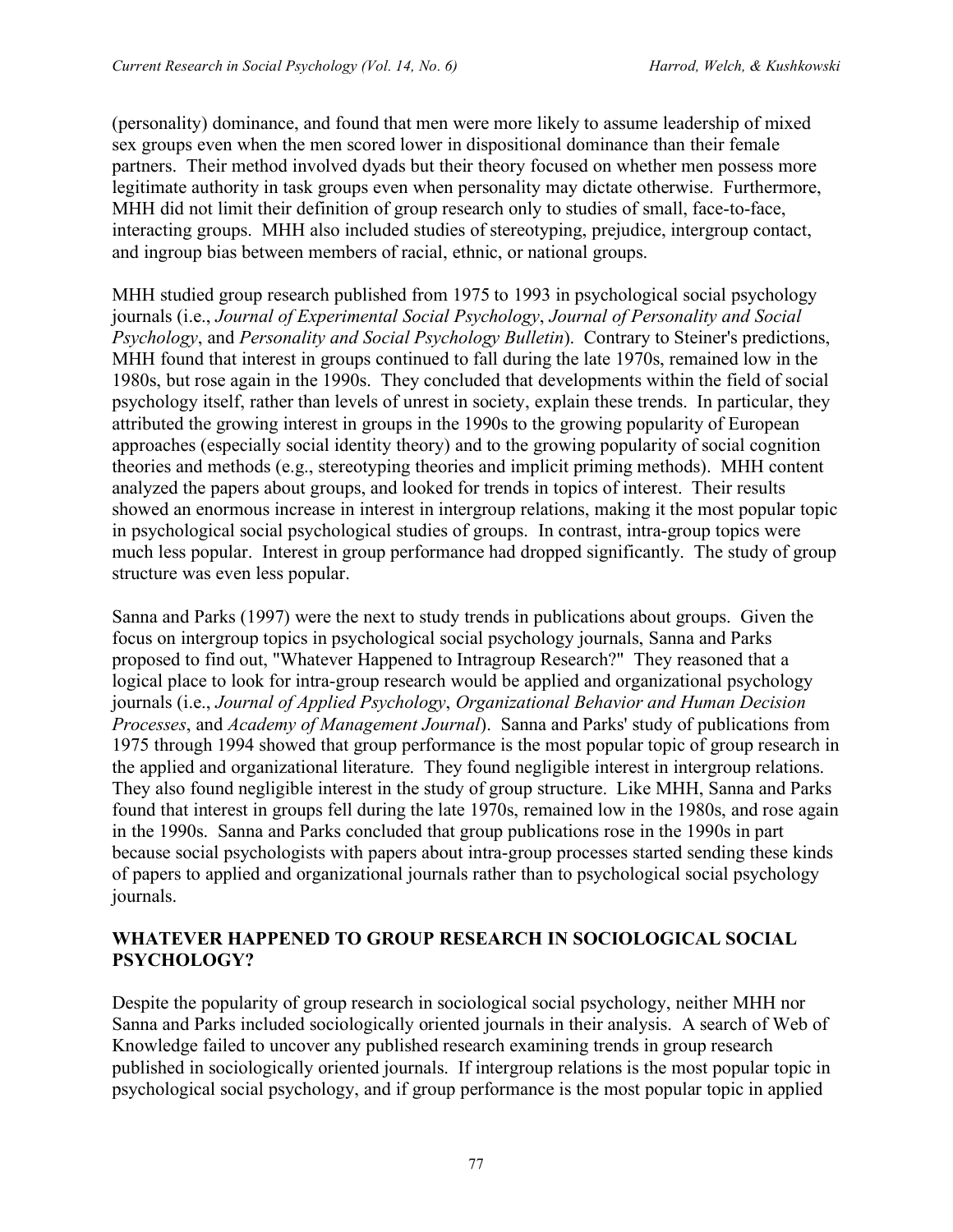and organizational psychology, then what is the most popular topic of group research in sociological social psychology? We hypothesized that it would be the study of group structure. Sociological social psychology seems a likely place to find the study of group structure, given the history of its major journal, and the nature of its classic contributions to the study of groups.

Sociological social psychology inherited a focus on sociometry through the history of its major journal. The American Sociological Association's major journal of social psychology, *Social Psychology Quarterly* (*SPQ*), started out in 1937 as *Sociometry: A Journal of Interpersonal Relations*. *Sociometry* was founded by J. L. Moreno (first published as *Sociometric Review* in 1936), as an outlet for research combining "socius-structure of the group" and "metrummeasurement" (Moreno 1955b:17). At that time, *Sociometry* was not a sociology journal, but an interdisciplinary journal "dealing with sociometric and near-sociometric small group research" (Moreno 1954:186). Its editor was a psychologist (Gardner Murphy), and its eclectic editorial board included psychiatrists and anthropologists (e.g., Margaret Mead). Moreno believed *Sociometry* was more advanced than 1930s-style sociology (which he characterized as American "armchair" sociology) because his journal explored the dynamics of group structure with measurement instruments like the sociometric test, sociometric questionnaire, social distance scale, and sociogram (Moreno 1955b:15-16).

Moreno, however, was closely associated with sociology, and belonged to the American Sociological Society. When Moreno decided to step down as editor in 1955, he gave *Sociometry* to the American Sociological Society. The journal's name changed to *Sociometry: Journal of Research in Social Psychology* in 1956, and the new editors broadened the scope of the journal to focus on "the systematic exploration of the processes and products of social interaction at the interpersonal, intrapersonal, intergroup and intragroup levels" (Editorial 1956). In 1978 *Sociometry* changed its name to *Social Psychology* and in 1979 to *Social Psychology Quarterly*. The purpose of the journal's name change was to reflect more accurately the broad field of theory and research in social psychology. Nevertheless, the journal continued (as stated on the inside cover) to publish "articles concerning the processes and products of social interaction," suggesting that studies of group structure would still find a home. The journal further broadened its scope in 1988 (as stated on the inside cover) to "publishing papers on the link between the individual and society," but it continued with the tradition of welcoming sociometric research (e.g., Hallinan and Kubitschek 1990).

Furthermore, many of the classic (non-sociometric) contributions to group research by sociologists have focused on group structure, and the pages of *SPQ* show that these classic contributions continue to influence sociological research today. Robert Bales (1958) examined roles and role differentiation in small groups. Berger, Cohen and Zelditch (1972) examined status characteristics and social interaction. The continuing impact of these classic contributions can be found in contemporary research on roles and statuses in groups (e.g., Van Rossem and Vermande 2004; Whitmeyer, Webster, and Rashotte 2005). George C. Homans (1958) examined patterns of social exchange and distributive justice in groups. The impact of his ideas can be found in contemporary research on exchange networks and on social justice (e.g., Hegtvedt and Johnson 2000; Walker et al. 2000). The early symbolic interactionists were also interested in group structure (Shalin 1986). Thrasher (1927) and Whyte (1943) examined group structure as an emergent process in their studies of street gangs. Other symbolic interactionists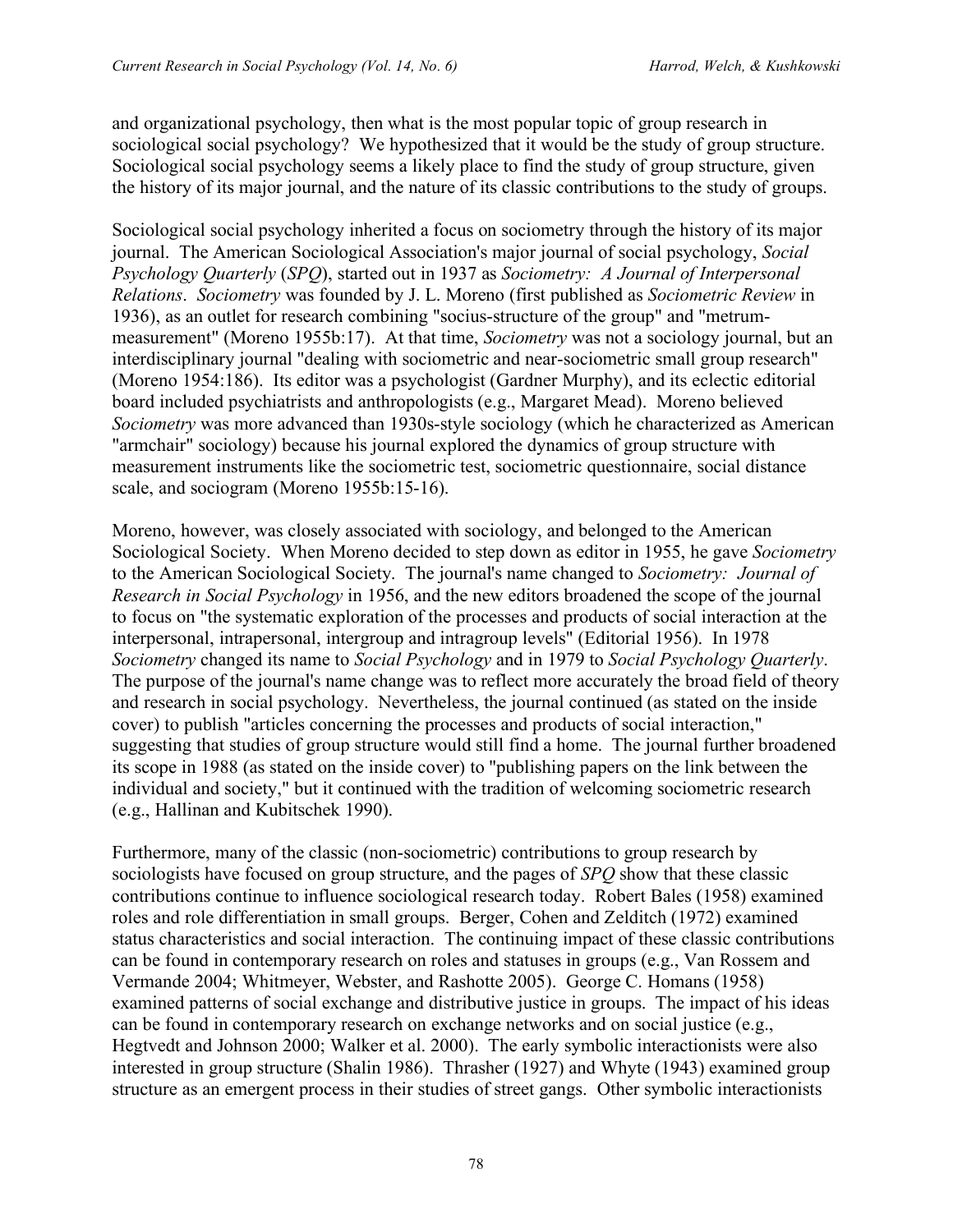(e.g., Kuhn and McPartland 1954) studied group structure as a pre-existing, organized, stable pattern of interaction on the basis of which individuals derive their sense of self, their definitions of the situation, and their choice of modes of conduct. The ideas of early symbolic interactionists continue to influence contemporary research focusing on group structure (e.g., Jimerson 1999; Troyer, Younts, and Kalkhoff 2001).

History, then, suggests that sociological social psychology should have an active program of group research, specializing in the topic of group structure. On the other hand, some contemporary researchers have expressed concern about a decline in group research in sociology (Harrington and Fine 2000; Burke 2003). If this were the case, it would be problematic indeed, as the study of groups in one of the pillars of sociological social psychology (Delamater 2003:xi). Although sociological social psychologists may express concern about the demise of the study of groups, we were unable to find any quantitative analysis that would indicate if their fears were justified. Hence, we set out to conduct some research of our own. We decided to examine papers published in *SPQ* from 1975 to 2005. *SPQ* is not the only sociologically oriented journal of social psychology, but it is the flagship journal of sociological social psychology. It seemed to us to be the best place to find trends in sociologically oriented group research. In Study One, our goal was to adopt the methodology of MHH to study trends in group research in *SPQ*. In Study Two, we intended to characterize the nature of group research published in *SPQ*, using some basic bibliometric methods.

## **STUDY ONE**

In this study we examined trends in the popularity of group research, determined what are the most common topics and methods, and tried to identify the most important theoretical influences. Data come from papers published in *SPQ* from 1975 to 2005. We compare our results with those found in previous research.

## **Method**

We examined every paper published in *SPQ* from 1975 to 2005 (including awards, book reviews, and comments), and identified the papers about groups. Most of the papers about groups involved the direct study of naturally occurring or experimentally formed groups. For instance, we found observational and survey research on naturally occurring groups such as football teams (Rees and Segal 1984), classrooms (Hallinan 1979), dormitory residents (MacNeil, Davis, and Pace 1975), sororities (Paxton and Moody 2003), juries (Manzo 1996), and therapy groups (McCarrick, Manderscheid, and Silbergeld 1981). We also found studies of ad hoc experimental groups in papers about N-person prisoner's dilemmas (Bonachich 1976), choice shifts (Hong, 1978), social exchange (Simpson and Borch 2005), and coalition formation (Komorita and Brinberg 1977). In some cases, the experimental groups included confederates or simulated partners (e.g., Kaplan 1977).

Neither the research method nor the number of participants, however, was a decisive factor in determining whether the paper was about groups. For instance, some theoretical papers (e.g., Harrington and Fine 2000) and some comments (e.g., Nemeth 1983) were about groups, despite the fact that they did not involve the direct study of any participants. Other papers about groups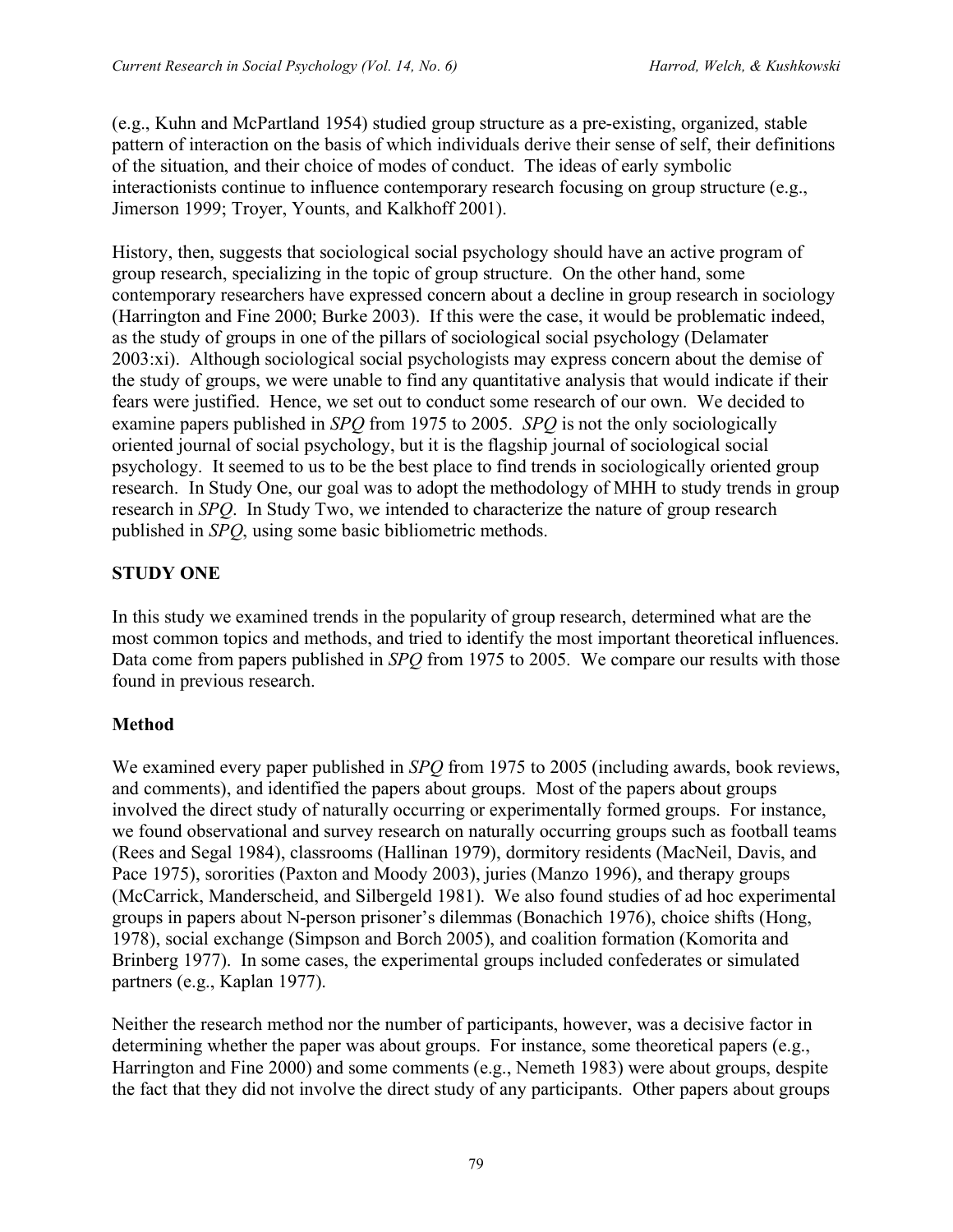involved the direct study of individuals. This was especially true of experimental and survey research about intergroup relations, on topics such as social identity (Ellmers, Van Dyck, Hinkle, and Jacobs 2000), stereotyping (Gaertner and McLaughlin 1983), or contact (Stephan 1977). Likewise, papers involving the direct study of dyads could be about groups. In some cases the dyads were categorized into groups (Yamagishi and Kiyonari 2000), or the dyads were representatives of groups (Insko, Schopler, Kennedy, and Dahl 1992). In other cases, the researchers used dyads as a methodological convenience to test a theory about groups. For instance, Ridgeway, Diekema and Johnson (1995) studied the legitimacy of hierarchy in peer groups. In the theory section of their paper, the authors make it clear that the topic is about groups. They define peer groups as homogeneous interactional groups whose members do not obviously differ in external status characteristics or established skill levels. They give an example by adding that, "informal groups among people working at the same job or among students are often peer groups of this type" (p. 298). In the methods section of the paper, the authors make it clear that they studied dyads as a methodological convenience. The authors explain that they needed to create task-oriented groups with emergent influence hierarchies, and that "to accomplish this in the simplest way, we formed task-oriented dyads of one confederate and one naïve subject" (p. 303). Because a "clear interest in group phenomena was apparent," we included this dyadic paper in the category of group research, following MHH's guidelines.

Also following MHH's guidelines, we did not count dyadic papers as being about groups if they focused particularly on dyads, and were not just using dyads as a methodological convenience to test a theory about groups. Most of the papers eliminated on this basis were either about romantic couples (e.g., Schafer and Keith 1980; Cast 2003) or about dyadic models of equity (e.g., Moschetti 1979, 1982; Alessio 1980) or social exchange (e.g., Molm 1979a, 1979b, 1980, 1981a, and 1981b).

Social exchange papers by Linda D. Molm illustrate our reasoning. In a series of papers, Molm (1979a, 1979b, 1980, 1981a, and 1981b) tested hypotheses about reinforcement on behavior. Two participants, isolated from each other, sat in front of experimental consoles with three sets of stimulus lights, two response buttons, and a "reinforcer panel" with lights and a counter indicating the sum of money earned. Participants knew that the colored stimulus lights were associated with the patterns of button presses that would produce earnings, and they knew that at any phase of the experiment their earnings might depend upon their own responses, the other person's responses, or their joint response. Participants did not know, however, what the reinforcement patterns or contingencies were. Molm manipulated the amount of money earned by different responses (i.e., sequences of button pushes) across different stages of the experiments, and tested the impact of differential reinforcement contingencies on behavior. Since the theory (having to do with operant conditioning and reward contingencies) and the research paradigm specifically focused on dyadic behavior, we did not count these papers as being about groups. Three later publications by Molm, however, we did count as being about groups. In one, she studied dyads embedded in a 4-person exchange network with two simulated partners (Molm 1988); in a second paper, she studied single participants in a 4-person exchange network with three simulated partners (Molm 1994a); and in a third paper, she wrote a theoretical analysis about social exchange in networks and groups (Molm 1994b).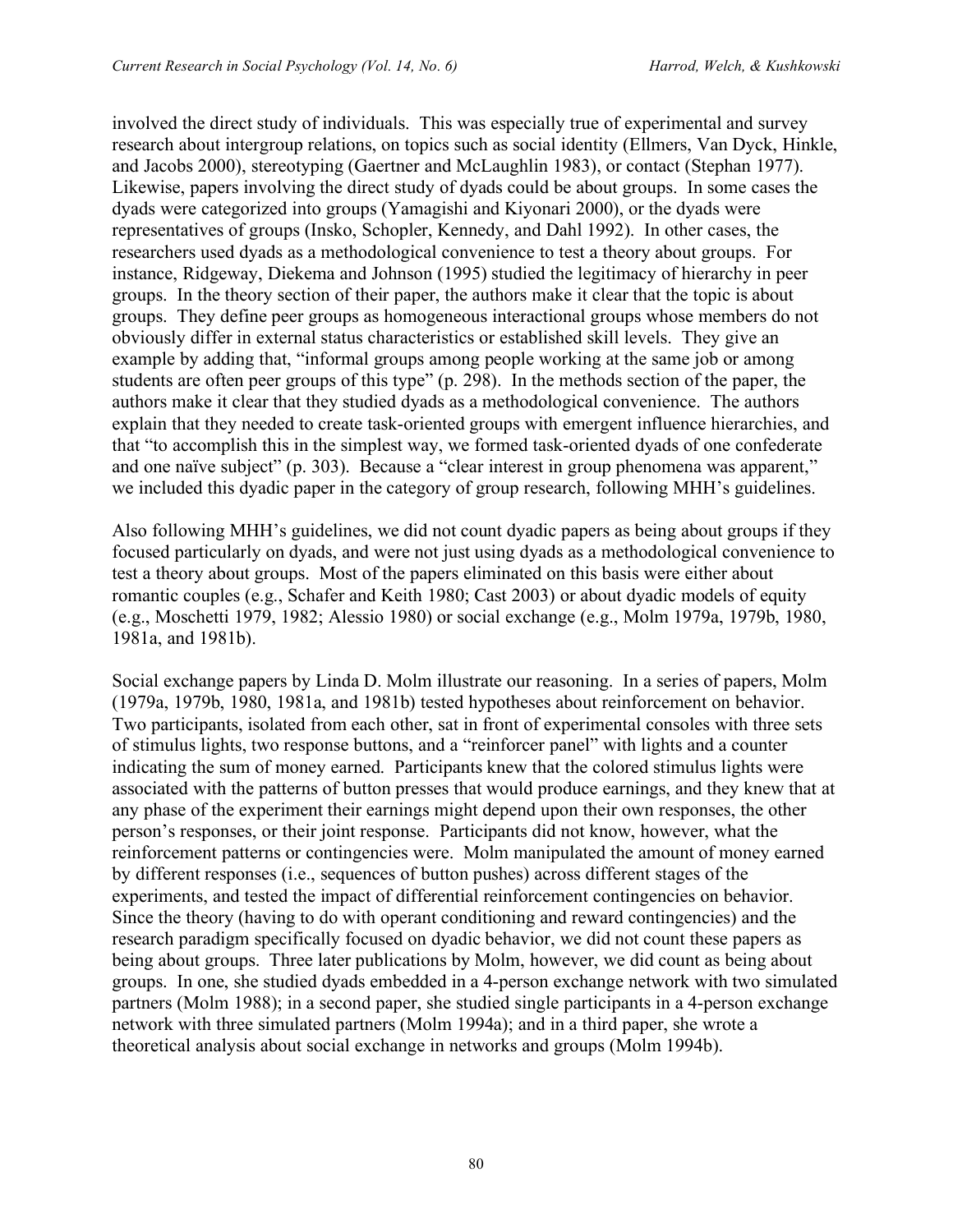Our classification of Molm's earlier social exchange publications as being specifically about dyads is consistent with Yamagishi and Cook's (1993) assessment of social exchange research. They describe "traditional" social exchange theory as limited primarily to the analysis of dyadic exchange relations. They say that in response to this limitation, researchers then "launched a series of theoretical and empirical efforts to extend social exchange theory beyond the initial, fairly narrow dyadic perspective" (p. 235). Yamagishi and Cook explain that the first avenue for extending social exchange theory beyond its dyadic perspective was to embed these relations in larger network structures (as Molm did in her later research). Thus, Yamagishi and Cook's description of "traditional" versus extended social exchange theory is consistent with our conclusion that Molm's earlier papers were about dyads but her later papers were about groups.

We collected data on the papers about groups following the methods and coding categories used by MHH. We coded papers on the basis of their research methods and topics (see Appendix A for examples of articles from each of the topical areas). We coded papers according to whether they reflected European or social cognition approaches utilizing the same parameters set by MHH. Influence by a European approach was indicated in a paper by its discussion of and citations to minority influence or social representations theories by Moscovici and his colleagues, or to social identity and self categorization theories by Tajfel and Turner, and their colleagues. Nationality of the paper's authors played no part in the determination of European influence. Influence by a social cognition approach was indicated by a paper's discussion of and citations to any attribution theory, or any theory of cognitive structure or process (e.g., cognitive balance, cognitive consistency, attitudes, heuristics). Also included in the social cognition approach were papers that included self theory and the measurement of self (e.g., self-esteem, self-efficacy, self-concept). Finally, papers reporting use of any cognitive method (e.g., recall, priming, response latency, implicit association) were counted as being influenced the social cognition approach.

In addition to following MHH's coding strategies, we also wanted to examine the possible influences of theories identified by Delamater (2003) as "basic" to contemporary sociological social psychology. Delamater identified five such basic theoretical perspectives: symbolic interactionism (SI), social exchange, expectation states (EST), social structure and personality (SS&P), and evolutionary social psychology (ESP). So in addition to coding papers on European and social cognition approaches, we also kept track of whether a paper was influenced by any of these five basic theories. In our analysis, SI included classic, structural, and identity approaches, dramaturgy, and conversation analysis. EST included status characteristics theory, status construction theory, and various theories about performance expectations based on rewards or interchange patterns. Social exchange theory included research on bargaining, coalitions, equity, distributive justice, economic sociology, and social dilemma/game theoretical research. SS&P included theories about the impact of social stratification or social class on individual feelings, attitudes and behaviors particularly in school, work, family and health contexts; theories of modernity or social change as they impact psychological functioning; life course theories; and any other research elaborating on the work of Kohn and Schooler. ESP included theories explaining human social behavior by characteristics humans share with other animals such as biological factors or ecological factors, and evolutionary perspectives on reproduction, aggression, or altruism.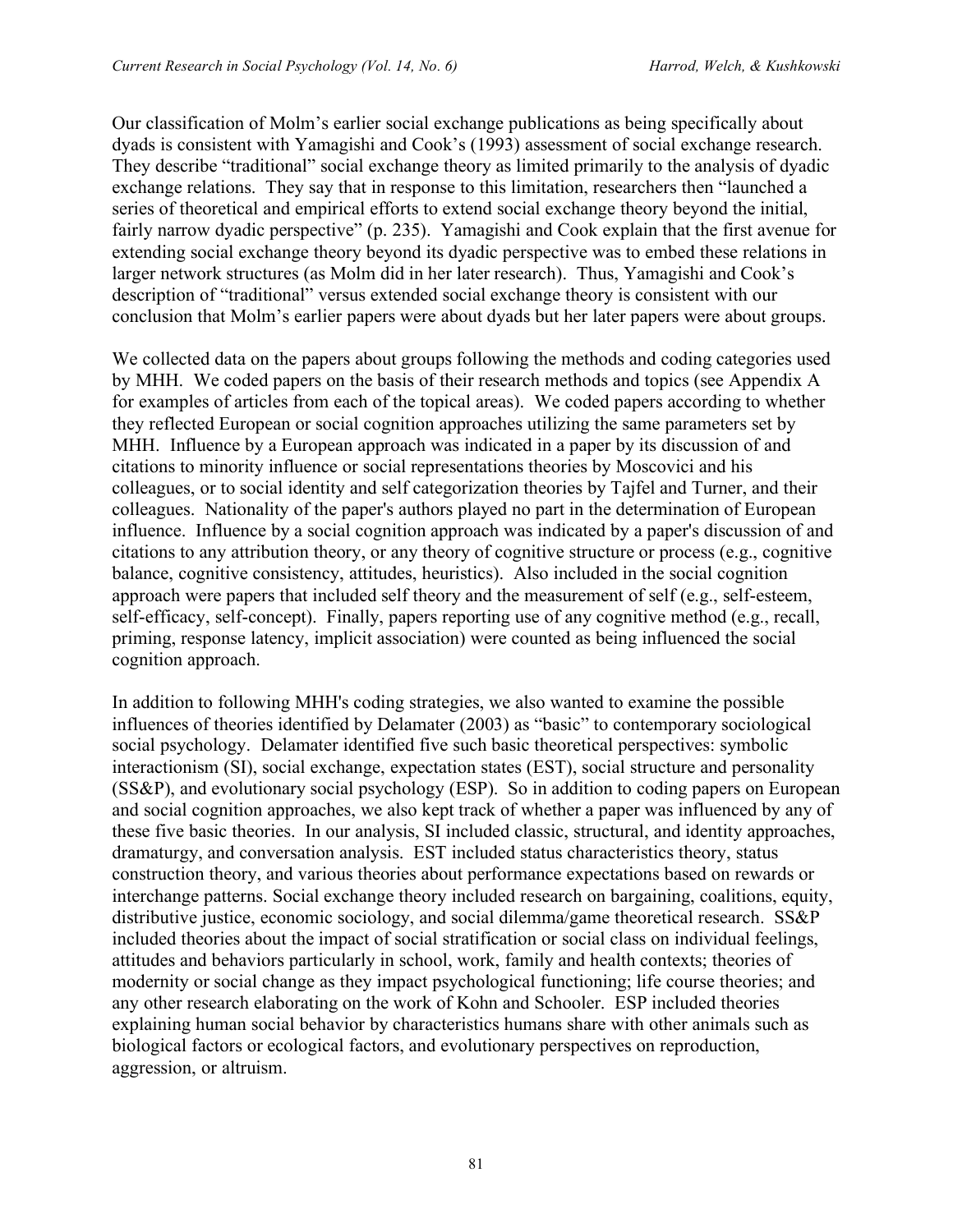We dummy coded papers (zero or one) for the influence of each of the two approaches and five theories. Thus, it was possible for papers to be influenced by any combination of approaches and theories, or to be influenced by none at all. Most papers (76%) were influenced by at least one of the approaches or theories (see Appendix B for examples of articles influenced by the approaches and theories).

To assess the reliability of judgments about group research, one of us (Welch) independently evaluated 103 papers randomly selected out of the 1,037 papers evaluated by another one of us (Harrod). We achieved 98% agreement in our evaluations of whether a paper is about groups. This yielded a Cohen's kappa value of .96. To asses the reliability of other judgments, one of us (Welch) independently evaluated 33 papers randomly selected out of the subset of (332) group papers evaluated by another one of us (Harrod). In judging European approach, we achieved 97% agreement, and this yielded a Cohen's kappa of value of .83. The percentage of agreement and the Cohen's kappa value for other judgments are as follows: social cognition approach, 94% and .85; EST, 97% and .83; exchange theory, 100% agreement; SI, 97% and .87; research method, 94% and .92; and topic, 90% and .89. These are good reliability levels. One of us (Harrod) then coded papers for the influence of SS&P and ESP.

## **Results**

We identified 332 papers about groups out of the 1,037 papers published from 1975 to 2005. The number of papers about groups per year reached a low of 2 in 1987, and a high of 19 in 1976, with an average of 10.7 per year. Following MHH, we counted the number of pages in papers about groups and divided that number by the total number of pages in all papers in the journal to construct an "index of interest in groups." Figure 1 shows the index of interest in groups in *SPQ* from 1975 to 2005. This index ranges from a low of 5.1% in 1987 to a high of 54.9% in 1995, with an average of 31.2%. Data from psychological social psychology journals (reconstructed with permission from Richard Moreland), and from applied and organizational psychology journals (reconstructed with permission from Lawrence Sanna and Craig Parks) are shown in the bottom of Figure 1. In comparison to these other journals, *SPQ* has a much higher level of interest in groups. In every year except 1987 (which included a special issue on language), *SPQ* published relatively more pages of papers on groups than did the psychological journals.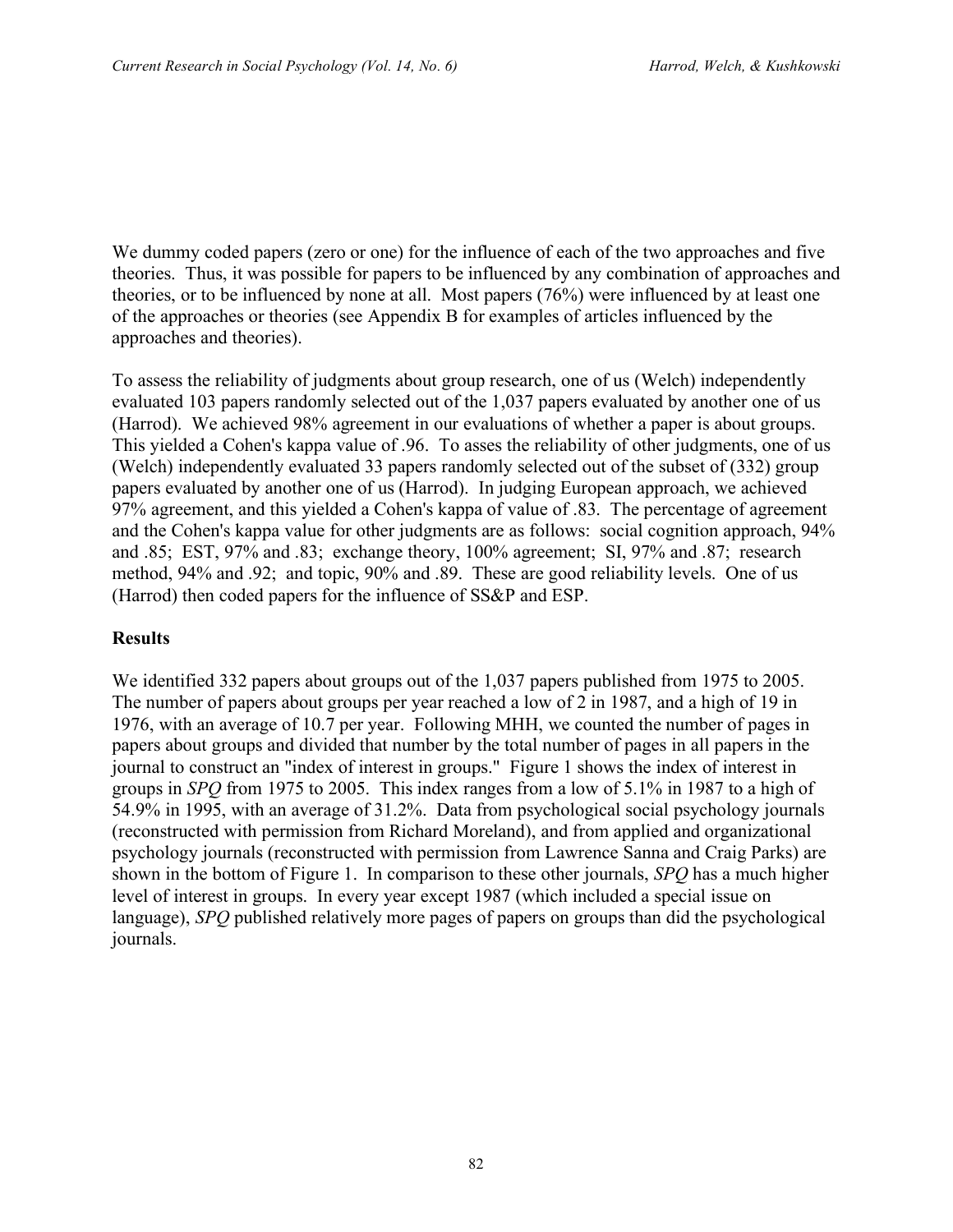

We performed a number of polynomial regressions to test for linear, quadratic, and cubic effects of years on index of interest. We found that a cubic regression equation best describes the data,  $F(3,30) = 3.57$ ,  $p < .03$ , with an R<sup>2</sup> of about 28%, and a Durbin-Watson statistic of 2.01, indicating little serial correlation among adjacent residuals. The trendline is shown in Figure 1. It indicates that in *SPQ* interest in groups generally fell through the late 1970s and 1980s, rose into the 1990s, but stalled in the late 1990s and early 2000s. In 2005, interest in groups hovered under the 31-year average.

Following MHH, we looked for changes in the popularity of the social psychological approaches and theories to explain these trends. We constructed measures of popularity by counting the number of pages in papers about groups influenced by each approach and theory, and divided those numbers by the total number of pages in all papers in the journal. After determining popularity by year, we tested for linear, quadratic, cubic, and quartic trends. Results are shown in Figure 2. The popularity of European and social cognition approaches are best represented by upward linear trends, whereas the popularity of EST, exchange, and SI are best represented by quartic, cubic, and linear trends, respectively. On average, social cognition and EST have been the most popular theoretical perspectives in group papers in *SPQ*. Group papers about social cognition made up 9.94% of all pages published in *SPQ* during the 31-year period, and group papers about EST made up 9.20%.

The popularity of SS&P and ESP are not shown in Figure 2 because we found too few group papers influenced by these theories to justify trend analysis. Only 8 group papers were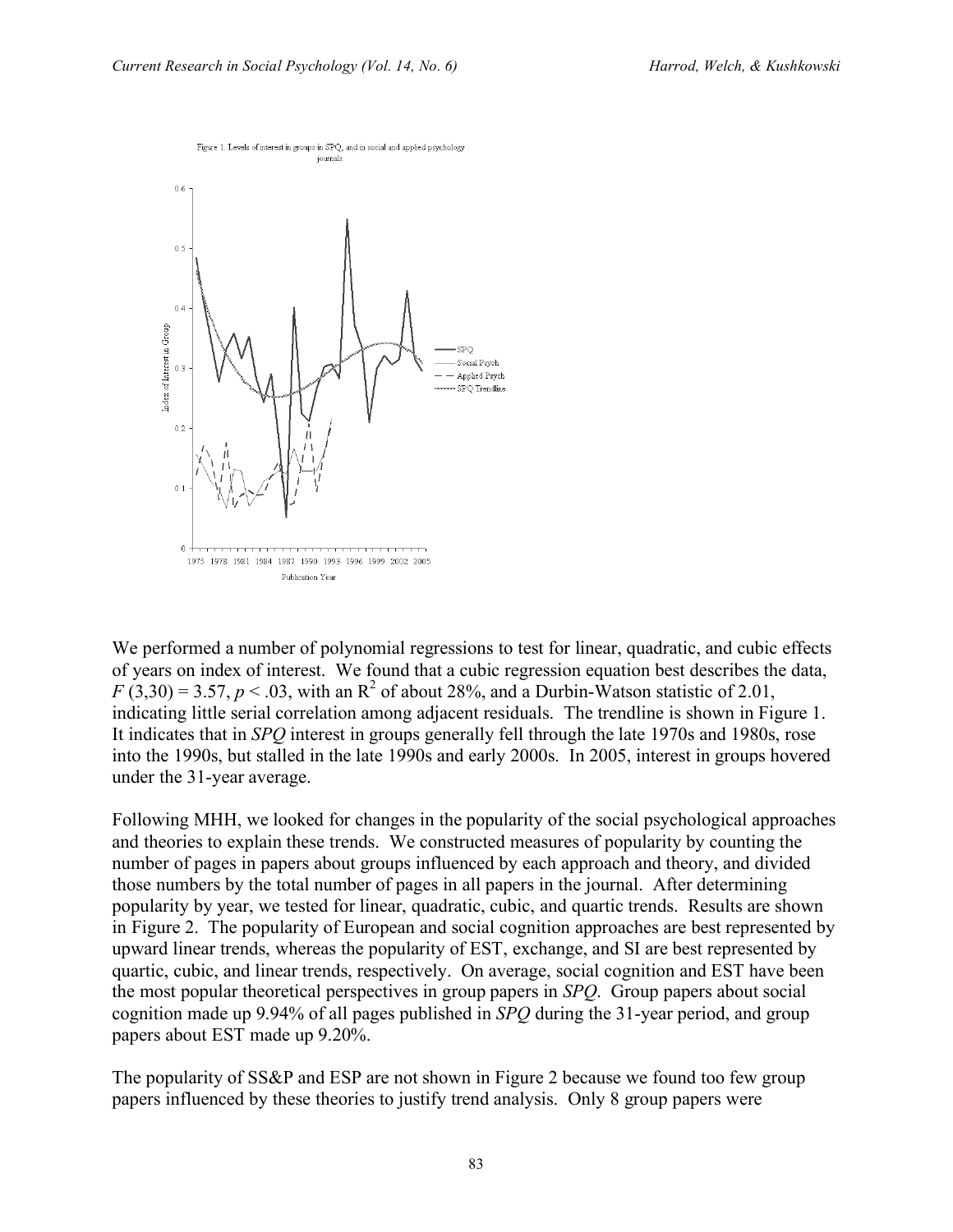influenced by SS&P and only 5 by ESP in the 31-year period. With most years showing zero popularity, we decided that the influence of SS&P and ESP could not help explain trends in the popularity of group research. Therefore, we dropped consideration of the influence of SS&P and ESP from further analysis.



Following MHH, we subtracted the pages associated with the approaches and theories from the overall index of interest in groups, and re-estimated trends in order to understand which perspectives contributed most to the observed increase in popularity of group research during the 1990s. Figure 3 shows that a rejuvenation of interest in groups in the 1990s would not have taken place without the contribution of European and social cognition approaches. Figure 3 shows the cubic trendline for the overall index of interest in groups in *SPQ*, along with the reestimated trendline after taking out pages in papers influenced by social cognition, and after taking out pages in papers influenced by the European approach. Without either of these approaches, interest in groups would have continued to fall well into the 1990s before starting a slow, partial recovery. Without the European or the social cognition approaches, the average index of interest in groups across the 31-year period would have been reduced from 31.2% to 23.3% and 21.3%, respectively.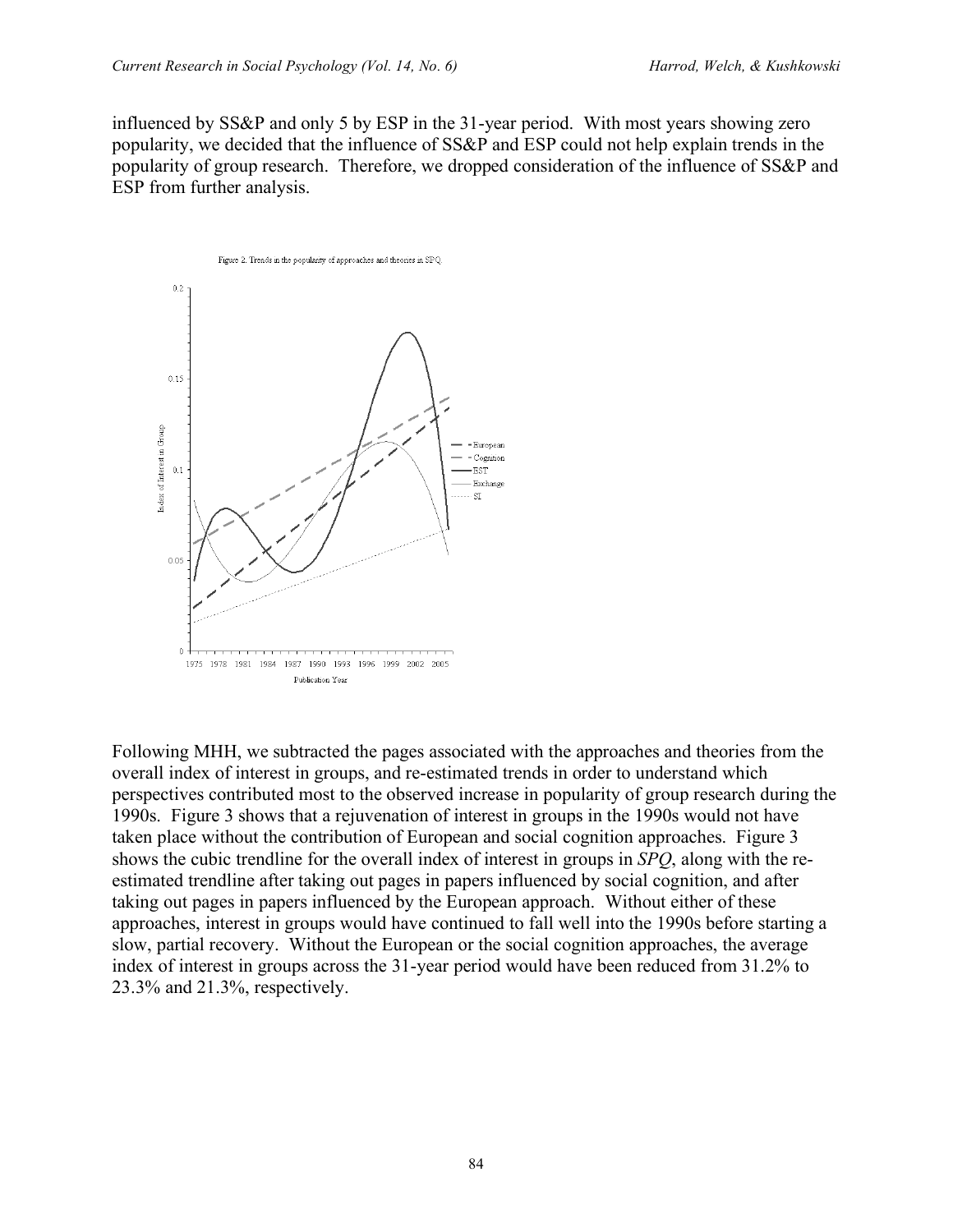

Figure 3. Influence of approaches and theories on interest in groups in SPO.

Figure 3 also shows that SI, exchange, and EST each played a role in reviving interest in groups in the 1990s. The index of interest in groups would not have been reduced very much before the 1990s if papers about SI were subtracted. After that point, however, removing pages inspired by SI would noticeably pull down the interest in groups. Over the 31-year period, the average index of interest in groups would have been reduced to 27.0% without the influence of SI. Social exchange theory played an even bigger role than SI in supporting group research, particularly starting in the late 1980s. Without papers inspired by exchange, interest in groups would have fallen through most of the 1990s, and the average index of interest in groups would have been reduced to 23.6%. EST had an even bigger impact. Without the influence of EST, interest in groups would have continued to go down across the 31-year period. There would have been no revival starting in the 1990s. By the late 1990s group research would have been in the doldrums. Without papers inspired by EST, the average index of interest in groups would be 22.0%.

The research methods used in papers about groups are shown in Table 1. Laboratory experiments account for almost half of the research methods in the group papers published in *SPQ*. This is substantially lower than the popularity of lab experiments found in group publications in psychological social psychology journals, but comparable to that found in applied and organizational psychology journals. *SPQ* publishes more group research using surveys than the other journals. *SPQ* publishes substantially more papers using "other" methods, including commentaries, awards, and editorial introductions.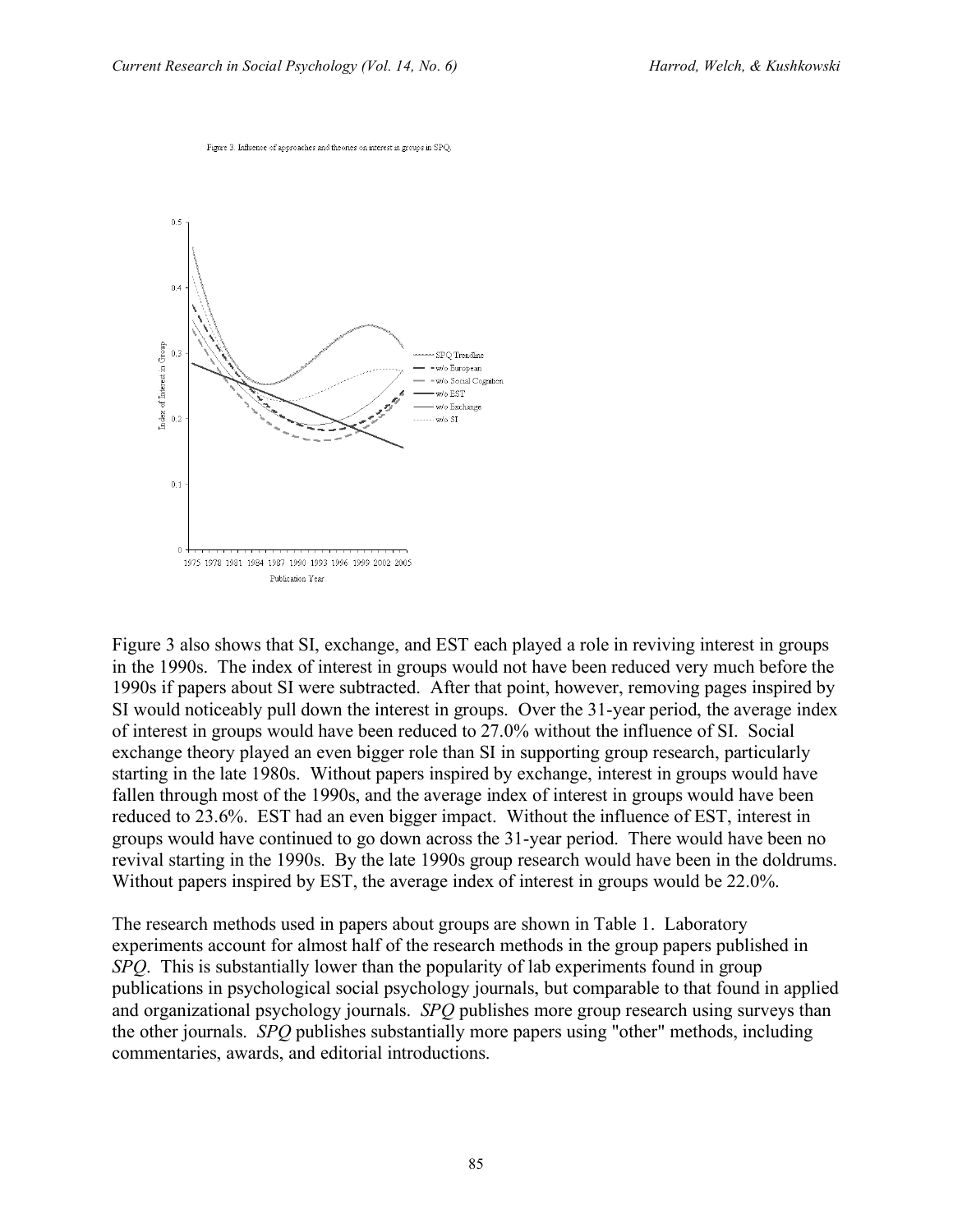| Method                | <b>SPQ</b> | Psychological | Applied/Org |
|-----------------------|------------|---------------|-------------|
|                       |            | Social        | Psychology  |
| Laboratory experiment | 47%        | 76%           | 50%         |
| Field experiment      | $2\%$      | 3%            | 7%          |
| Survey                | 15%        | 9%            | 10%         |
| Field study           | 16%        | $1\%$         | 21%         |
| Other                 | 20%        | 11%           | 12%         |

## **Table 1. Distribution of Methods Used in Papers about Groups.**

*Note*. The psychological social psychology journals evaluated were *Journal of Personality and Social Psychology*, *Journal of Experimental Social Psychology*, and *Personality and Social Psychology Bulletin* for the years 1975-1993 (Moreland et al. 1994). The applied/organizational psychology journals evaluated were the *Journal of Applied Psychology*, *Organizational Behavior and Human Decision Processes*, and *Academy of Management Journal* for the years 1975-1994 (Sanna and Parks 1997). The evaluation of *SPQ* was for the years 1975-2005.

The topics addressed in papers about groups are shown in Table 2. As expected, group structure is the most popular topic in the papers published in *SPQ*. A substantially greater proportion of papers about group structure are published in *SPQ* than are published in either psychological social psychology or applied and organizational psychology journals. Intergroup relations is somewhat popular in *SPQ*, but much less so than in the psychological social psychology journals. Perhaps the most surprising finding in Table 2 is the relative neglect of group performance in the pages of *SPQ*. Group performance is either the most or second most popular topic in the psychological journals, but it appears to get short shrift in *SPQ*.

|                        |            |             | Journals      |             |             |             |
|------------------------|------------|-------------|---------------|-------------|-------------|-------------|
|                        | <b>SPQ</b> |             | Psychological |             | Applied/Org |             |
|                        |            |             | Social        |             | Psychology  |             |
| Topic                  | Percent    | $\mathbf n$ | Percent of    | $\mathbf n$ | Percent of  | $\mathbf n$ |
|                        | of total   |             | total         |             | total       |             |
| Group structure        | 42         | 140         | 8             | 57          |             |             |
| Conflict within groups | 18         | 61          |               | 120         | 19          | 75          |
| Intergroup relations   | 18         | 60          | 38            | 269         | ∍           | 8           |
| Group performance      | 8          | 27          | 23            | 162         | 64          | 259         |
| Ecology of groups      | 6          | 19          |               | 28          | 10          | 39          |
| Group composition      |            | 15          |               | 50          |             | 14          |
| Other                  |            | 10          |               | 21          |             |             |

### **Table 2. Distribution of Group Papers by Topic.**

*Note*. The psychological social psychology journals evaluated were *Journal of Personality and Social Psychology*, *Journal of Experimental Social Psychology*, and *Personality and Social Psychology Bulletin* for the years 1975-1993 (Moreland et al. 1994). The applied/organizational psychology journals evaluated were the *Journal of Applied Psychology*, *Organizational Behavior and Human Decision Processes*, and *Academy of Management Journal* for the years 1975-1994 (Sanna and Parks 1997). The evaluation of *SPQ* was for the years 1975-2005.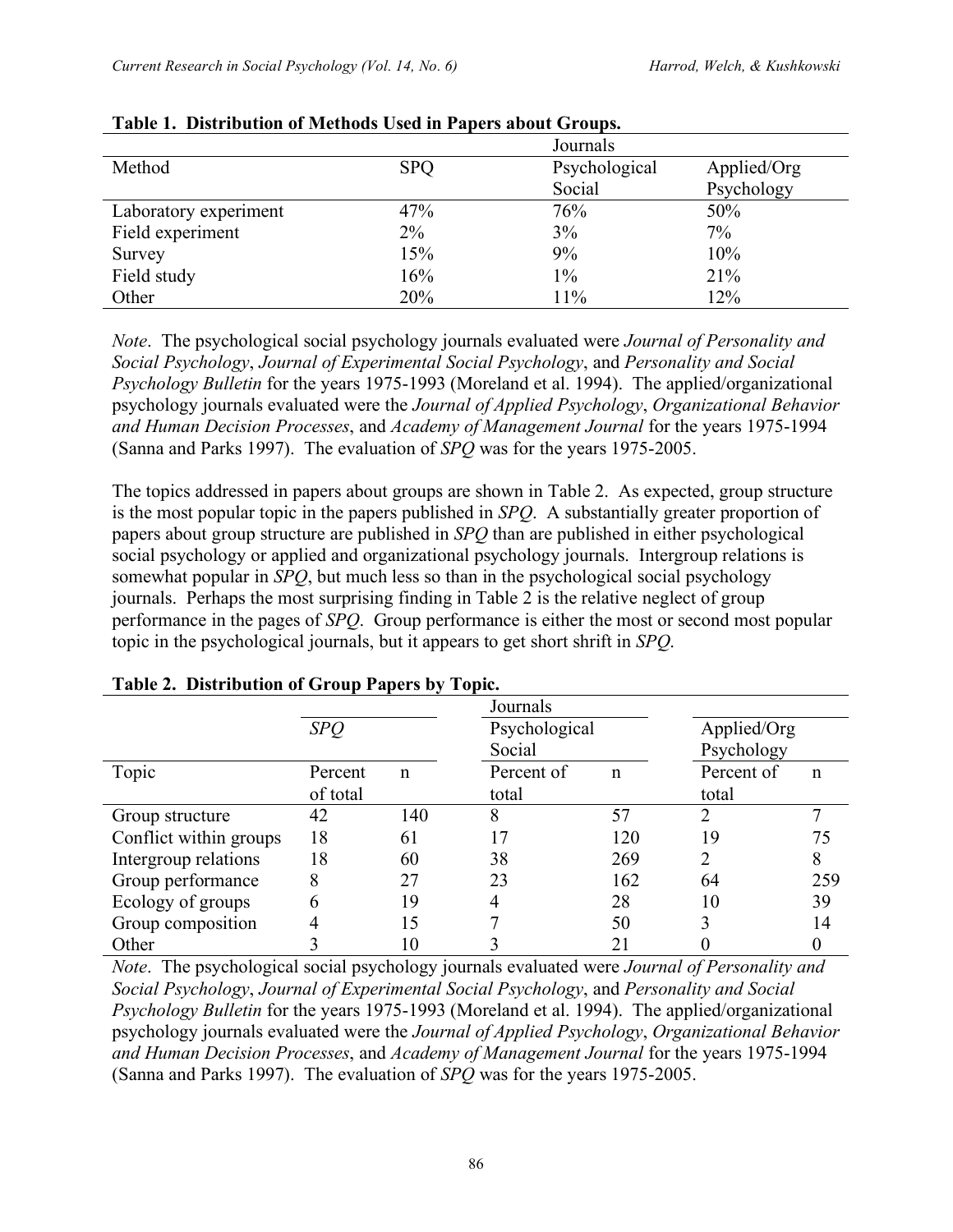Table 3 shows the relative popularity of group topics in *SPQ* over time. These data show that group structure has been and continues to be the single most popular topic of group research in *SPQ*. Group structure dipped somewhat in popularity during the periods 1985 to 1989 and 1990 to 1994, when this topic accounted for 35% and 26.2% of all pages in papers about groups, respectively. However, group structure shot back up in popularity during the period 1990 to 1994, accounting for an impressive 51.1% of all pages in papers about groups. Table 3 shows that interest in social dilemmas and power appears to have increased, but interest in bargaining and coalitions, and in minority/majority influence has gone down. Interest in every aspect of group performance has gone down. In the area of intergroup relations, only the topic of social identity appears to be growing in popularity.

| $\sim$ 1 optes of Group 1 apers in Sr $\chi$ (1 aste ) and 3 are reduced to centum to ). |        |        |        |        |        |        |           |        |
|------------------------------------------------------------------------------------------|--------|--------|--------|--------|--------|--------|-----------|--------|
| Topic                                                                                    | 1975-  | 1980-  | 1985-  | 1990-  | 1995-  | 2000-  | 2005      | Total  |
|                                                                                          | 1979   | 1984   | 1989   | 1994   | 1999   | 2004   |           |        |
|                                                                                          | $(N =$ | $(N =$ | $(N =$ | $(N =$ | $(N =$ | $(N =$ | $(N = 8)$ | $(N =$ |
|                                                                                          | 82)    | 69)    | 40)    | 42)    | 45)    | 46)    |           | 332)   |
| Ecology of groups                                                                        | 8.5    | 8.7    | 2.5    | 2.4    | 6.7    | 2.2    | 0.0       | 5.7    |
| Group composition                                                                        | 3.7    | 4.3    | 10.0   | 4.8    | 2.2    | 4.3    | 0.0       | 4.5    |
| Group structure                                                                          | 40.2   | 50.7   | 35.0   | 26.2   | 51.1   | 45.6   | 37.5      | 42.2   |
| Social dilemmas                                                                          | 1.2    | 1.4    | 7.5    | 14.3   | 11.1   | 4.3    | 12.5      | 5.7    |
| Bargaining and                                                                           | 6.1    | 2.9    | 7.5    | 0.0    | 0.0    | 2.2    | 0.0       | 3.3    |
| coalition                                                                                |        |        |        |        |        |        |           |        |
| Majority/minority                                                                        | 9.8    | 4.3    | 5.0    | 0.0    | 0.0    | 2.2    | 0.0       | 4.2    |
| influence                                                                                |        |        |        |        |        |        |           |        |
| Power                                                                                    | 1.2    | 0.0    | 7.5    | 9.5    | 13.3   | 4.3    | 12.5      | 5.1    |
| Leadership                                                                               | 2.4    | 1.4    | 0.0    | 4.8    | 2.2    | 0.0    | 0.0       | 1.8    |
| Productivity                                                                             | 0.0    | 0.0    | 0.0    | 2.4    | 0.0    | 0.0    | 0.0       | 0.3    |
| Descriptive decision                                                                     | 2.4    | 1.4    | 10.0   | 2.4    | 0.0    | 0.0    | 0.0       | 2.4    |
| making                                                                                   |        |        |        |        |        |        |           |        |
| Prescriptive decision                                                                    | 9.8    | 4.3    | 0.0    | 2.4    | 0.0    | 0.0    | 0.0       | 3.6    |
| making                                                                                   |        |        |        |        |        |        |           |        |
| Social identity                                                                          | 6.1    | 2.9    | 7.5    | 9.5    | 13.3   | 26.1   | 12.5      | 9.9    |
| Conflict between                                                                         | 3.7    | 7.2    | 5.0    | 4.8    | 0.0    | 2.2    | 25.0      | 4.5    |
| groups                                                                                   |        |        |        |        |        |        |           |        |
| Stereotyping                                                                             | 3.7    | 5.8    | 2.5    | 7.1    | 0.0    | 2.2    | 0.0       | 3.6    |
| Miscellaneous                                                                            | 1.2    | 4.3    | 0.0    | 9.5    | 0.0    | 4.3    | 0.0       | 3.0    |

|  |  | Table 3. Topics of Group Papers in SPQ (Table Values are Relative Percentages). |
|--|--|---------------------------------------------------------------------------------|
|  |  |                                                                                 |

## **Discussion**

Groups are a popular topic of interest in *SPQ*, accounting for an average of 31.2% of its pages. The level of interest in groups, however, does not seem to respond to levels of unrest in society as Steiner predicted. The 1960s and 1970s were times of social unrest in American society, but the popularity of groups in *SPQ* fell in the late 1970s and remained low through the 1980s. The 1980s were a period of social calm in America, but the popularity of groups in *SPQ* increased in the 1990s. Whether terrorist attacks or the wars in Iraq and Afghanistan will eventually boost interest in groups is unknown, but recent interest in groups appears to be hovering below the 31 year average.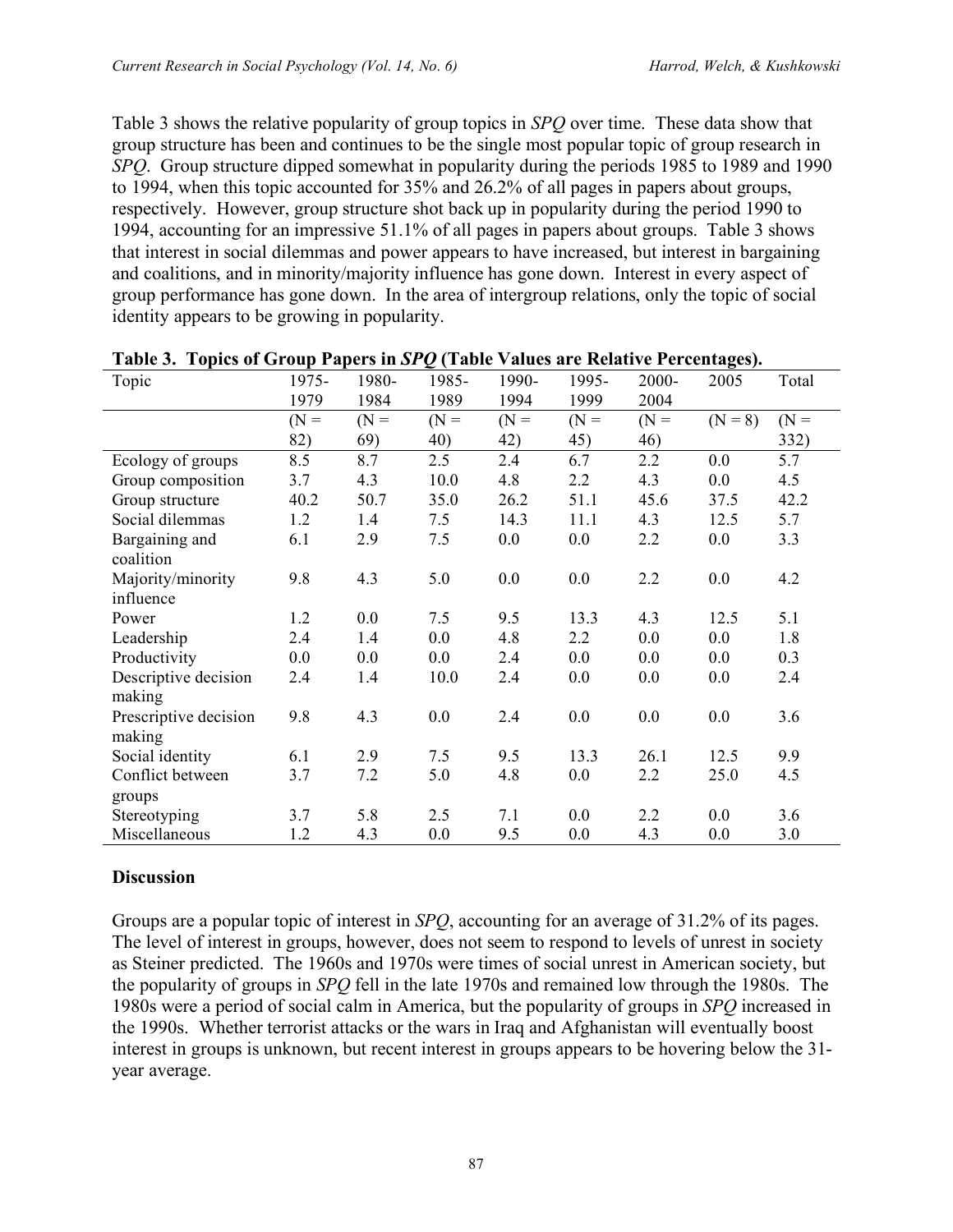Interest in groups in *SPQ* does seem to be explained by developments in the field of social psychology. The two developments that MHH claimed to have boosted interest in groups in psychological social psychology also seem to have boosted interest in groups in sociological social psychology. These are the growing popularity of European approaches (especially social identity theory) and the growing popularity of social cognition. These approaches pulled group research out of a decline in psychology, and apparently did so in sociology as well.

The popularity of group research in *SPQ*, however, can also be explained closer to home by developments within the field of sociology itself. Our data show that Berger was correct in 1992 when he said, "Within the past few years, I believe we have witnessed the emergence (or reemergence) of the 'new group process movement': social psychologists in sociology who are concerned with research and theory on interpersonal or group processes and structures" (Berger 1992:9). Group research had indeed started to take off by the 1990s. Our data show that Berger was also correct in identifying two of the biggest contributors to the resurgence in popularity of group research in the 1990s: exciting new developments in exchange theory (stimulated by the work of Karen Cook, Linda Molm, Toshio Yamagishi, Jane Sell, and others) and in EST (stimulated by the work of James Balkwell, Cecilia Ridgeway, and others). Although not as apparent in 1992 when Berger commented on the field, SI would also play a role in the reemergence group research. Ethnographic studies of existing groups (for instance by Fine, Cahill, Lois, Jimerson, and others) became more common in *SPQ*.

The topic of group structure is neglected in psychological social psychology and in applied and organizational psychology, but it is the major topic of interest in *SPQ*. In other words, the topic of group structure characterizes not just the classic but also the contemporary contributions of sociologists to the understanding of small groups. Remarkably, however, the study of structure has not been accompanied by the study of function. Relatively little group research published in *SPQ* has focused on the quality or quantity of group performance. Also surprising for a sociologically oriented journal is the relative lack of research published on the topic of intergroup conflict. Hunt et al. (2000) content analyzed papers published in *SPQ* according to whether they dealt with race/ethnicity. They found a surprising lack of research on this topic. Our data seem to echo their findings.

## **STUDY TWO**

Our goal in Study Two was to characterize the nature of group research published in *SPQ*, from 1975 to 2005, using some basic bibliometric methods. Bibliometric methods refer to the quantification of bibliographic information such as authors, references, and citations. Bibliometric analysis answers questions such as who are the most prolific authors and which are the most influential studies? Bibliometric analysis can also be used to gauge the scientific progress of a field of research (e.g., Quiñones-Vidal et al. 2004).

## **Method**

We used the dataset of 332 papers described in Study One. In this dataset, we collected information about the number of authors and number of studies per paper, the national affiliation of first authors, number of references, and the methods and topics of papers. We also obtained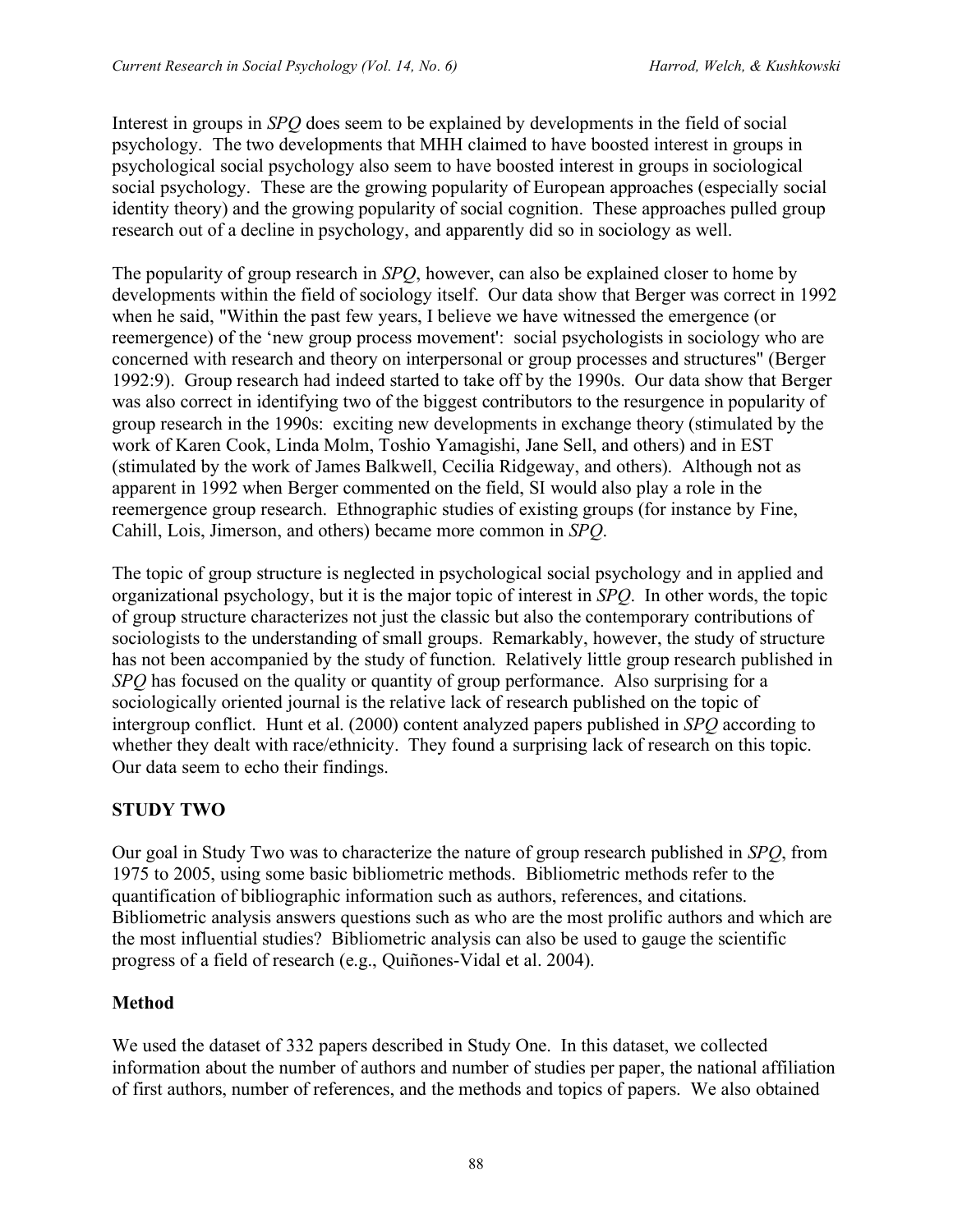information from the Web of Science, using the "advanced search" option. We selected "Social Sciences Citation Index," and typed in the search box, " $SO =$  Sociometry or  $SO =$  Social Psychology or SO = Social Psychology Quarterly" to find papers from our source journal under its three names. We selected "all documents." After clicking on the results, we used the "publication years" tool to click on years 1975 to 2005, and then clicked on "view records." This procedure gave us the list of all papers published in the journal from 1975 to 2005. We used the "analyze" by "author" options to create a list of the most productive authors, and used the data set we had created in Study One to verify how many of each author's papers were about groups. We used the "citation report" tool to get a list of the most cited papers, and again we used the data set we had created in Study One to verify whether or not each paper was about groups.

## **Results**

Table 4 shows the most productive authors of group research published in *SPQ* from 1975 to 2005 (based on our definition of group research as explained in Study One). Almost all of these authors study topics related to status or social exchange. All except one (Yamagishi) have American institutional affiliations. Four of the top ten authors are women. Table 5 shows the most influential (in terms of citations) group papers published in *SPQ* from 1975 to 2005 (based on our definition of group research as explained in Study One). These data must be interpreted with caution. Citation counts are often inaccurate (especially when authors list their names differently or when citations are incomplete or faulty). Citation counts do not indicate the quality of a paper. Older papers and review articles generally have more citations. Among the most productive group authors, Yamagishi has three of the most influential group papers, Cook has one (coauthored with Yamagishi), and Hallinan has one. Ten out of the 21 most influential papers are authored or coauthored by women. The most frequent topics are group structure (6 papers), intergroup relations (6 papers), and social dilemmas (3 papers). The most common methods are experiments (11 papers) and field studies (6 papers).

| Author            | $#$ Papers | Topics                             | Affiliation                        |
|-------------------|------------|------------------------------------|------------------------------------|
| Gray, Louis N.    | 6          | Power, Influence, Group Structure  | <b>Washington State University</b> |
|                   |            | and Differentiation                |                                    |
| Hallinan, Maureen | 6          | Friendship, Group Composition,     | University of Notre Dame           |
|                   |            | Social Networks                    |                                    |
| Johnson, Cathryn  | 6          | Power, Leadership, Status, Group   | <b>Emory University</b>            |
|                   |            | <b>Structure</b>                   |                                    |
| Balkwell, James   | 5          | Status, Group Structure            | University of Georgia              |
| Cook, Karen S.    |            | Status, Social Dilemmas, Exchange  | <b>Stanford University</b>         |
| Lawler, Edward    |            | Coalitions, Leadership, Exchange   | Cornell University                 |
| Sell, Jane        |            | Status, Social Dilemmas            | Texas A & M University             |
| Simpson, Brent    | 5          | Power, Coalitions, Social Dilemmas | University of South Carolina       |
| Zelditch, Morris  |            | Status, Power                      | <b>Stanford University</b>         |
| Yamagishi, Toshio |            | Social Dilemmas                    | Hokkaido University                |

**Table 4. Ten Most Productive Authors of Papers about Groups in SPQ, 1975-2005.**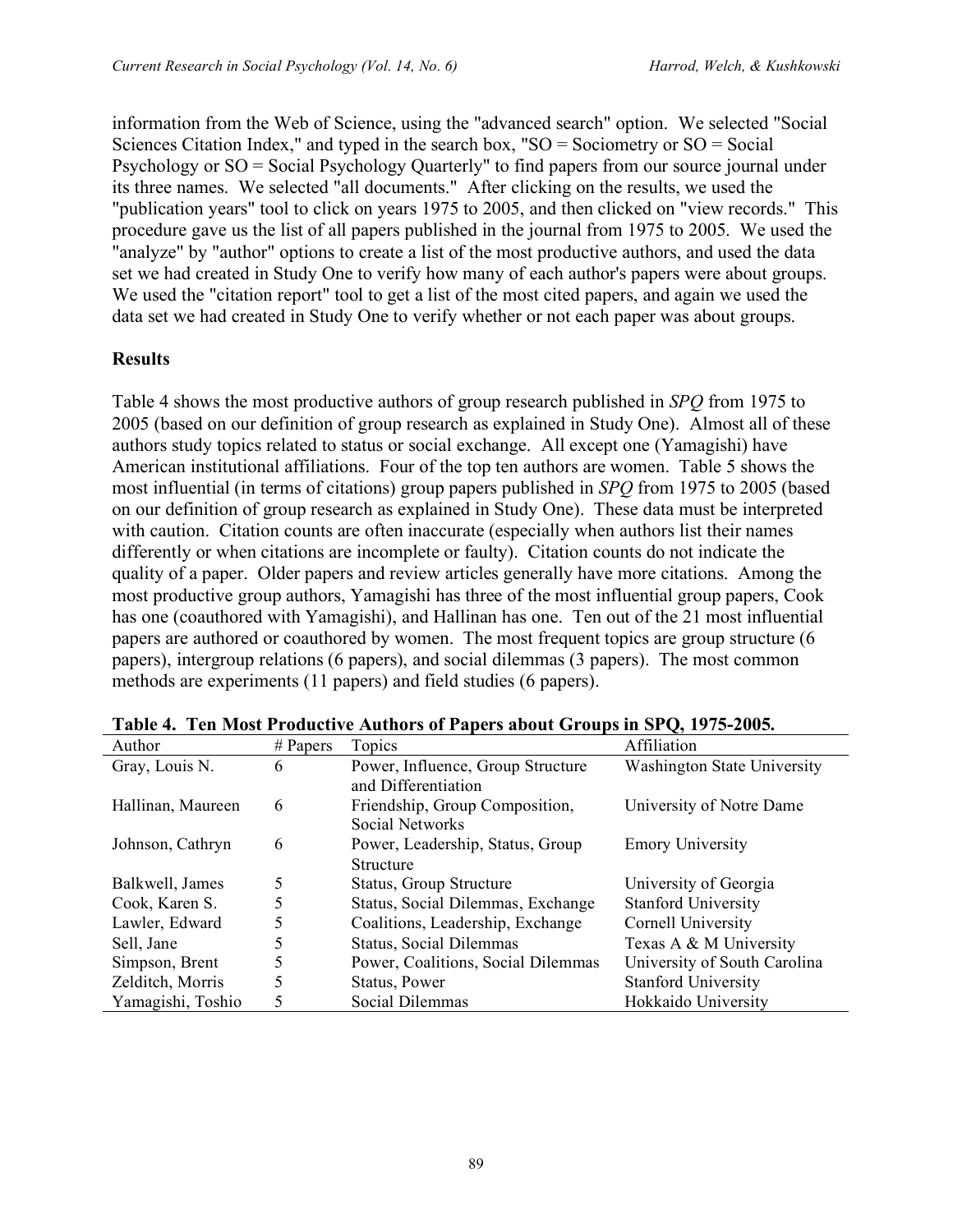| <b>Cited paper</b>                                                                                                                                                                                             | <b>Times</b><br><b>Cited</b> |
|----------------------------------------------------------------------------------------------------------------------------------------------------------------------------------------------------------------|------------------------------|
| Freeman, Linton C. 1977. "A set of measures of centrality based on betweenness." Sociometry<br>$40:35-41$ .                                                                                                    | 229                          |
| Gaertner, Samuel L. and John P. McLaughlin. 1983. "Racial stereotypes: Associations and<br>ascriptions of positive and negative characteristics." Social Psychology Quarterly 46:23-30.                        | 126                          |
| Gurin, Patricia, Arthur H. Miller and Gerald Gurin. 1980. "Stratum identification and<br>consciousness." Social Psychology Quarterly 43:30-47.                                                                 | 119                          |
| Eskilson, Arlene and Mary G. Wiley. 1976. "Sex composition and leadership in small<br>groups." Sociometry 39:183-194.                                                                                          | 78                           |
| Hogg, Michael A., Deborah J. Terry and Katherine M. White. 1995. "A tale of two theories:<br>A critical comparison of identity theory with social identity theory." Social Psychology<br>Quarterly 58:255-269. | 72                           |
| Krackhardt, David and Robert N. Stern. 1988. "Informal networks and organizational crises:<br>An experimental simulation." Social Psychology Quarterly 51:123-140.                                             | 67                           |
| Schofield, Janet W. and H. A. Sagar. 1977. "Peer interaction patterns in an integrated middle<br>school." Social Psychology Quarterly 40:130-138.                                                              | 66                           |
| Mazur, Allan, Alan Booth and James M. Dabbs. 1992. "Testosterone and chess competition."<br>Social Psychology Quarterly 55:70-77.                                                                              | 58                           |
| Nemeth, Charlan J. and Julianne L. Kwan. 1985. "Originality of word associations as a<br>function of majority vs. minority influence." Social Psychology Quarterly 48:277-282.                                 | 56                           |
| Yamagishi, Toshio. 1988. "The provision of a sanctioning system in the United States and<br>Japan." Social Psychology Quarterly 51:265-271.                                                                    | 54                           |
| Lee, Margaret T. and Richard Ofshe. 1981. "The impact of behavioral style and status<br>characteristics on social influence: A test of two competing theories." Social Psychology<br>Quarterly 44:73-82.       | 53                           |
| Yamagishi, Toshio and Karen S. Cook. 1993. "Generalized exchange and social dilemmas."<br>Social Psychology Quarterly 56:235-248.                                                                              | 48                           |
| Kleinpenning, Gerard and Louk Hagendoorn. 1993. "Forms of racism and the cumulative<br>dimension of ethnic attitudes." Social Psychology Quarterly 56:21-36.                                                   | 47                           |
| Latane, Bibb and James M. Dabbs. 1975. "Sex, group size and helping in three cities."<br>Sociometry 38:180-194.                                                                                                | 46                           |
| Adler, Patricia A. and Peter Adler. 1995. "Dynamics of inclusion and exclusion in<br>preadolescent cliques." Social Psychology Quarterly 58:145-162.                                                           | 43                           |
| Kaplan, Martin F. 1977. "Discussion polarization effects in a modified jury decision<br>paradigm: Informational influences." Social Psychology Quarterly 40:262-271.                                           | 43                           |
| Jussim, Lee and D. W. Osgood. 1989. "Influence and similarity among friends: An<br>integrative model applied to incarcerated adolescents." Social Psychology Quarterly 52:98-<br>112.                          | 42                           |
| Yamagishi, Toshio. 1988. "Seriousness of social dilemmas and the provision of a sanctioning<br>system." Social Psychology Quarterly 51:32-42.                                                                  | 42                           |
| Hallinan, Maureen T. 1979. "Structural effects on children's friendships and cliques." Social<br>Psychology Quarterly 42:43-54.                                                                                | 41                           |
| LaFrance, Marianne. 1979. "Nonverbal synchrony and rapport: Analysis by the cross-lag<br>panel technique." Social Psychology Quarterly 42:66-70.                                                               | 41                           |
| Driedger, Leo. 1976. "Ethnic self-identity: A comparison of ingroup evaluations." Sociometry<br>39:131-141.                                                                                                    | 41                           |

## **Table 5. Top 20 Cited Papers about Groups in SPQ, 1975-2005.**

Note: Data are from Web of Science search on 2/16/07. 21 papers are shown because of ties.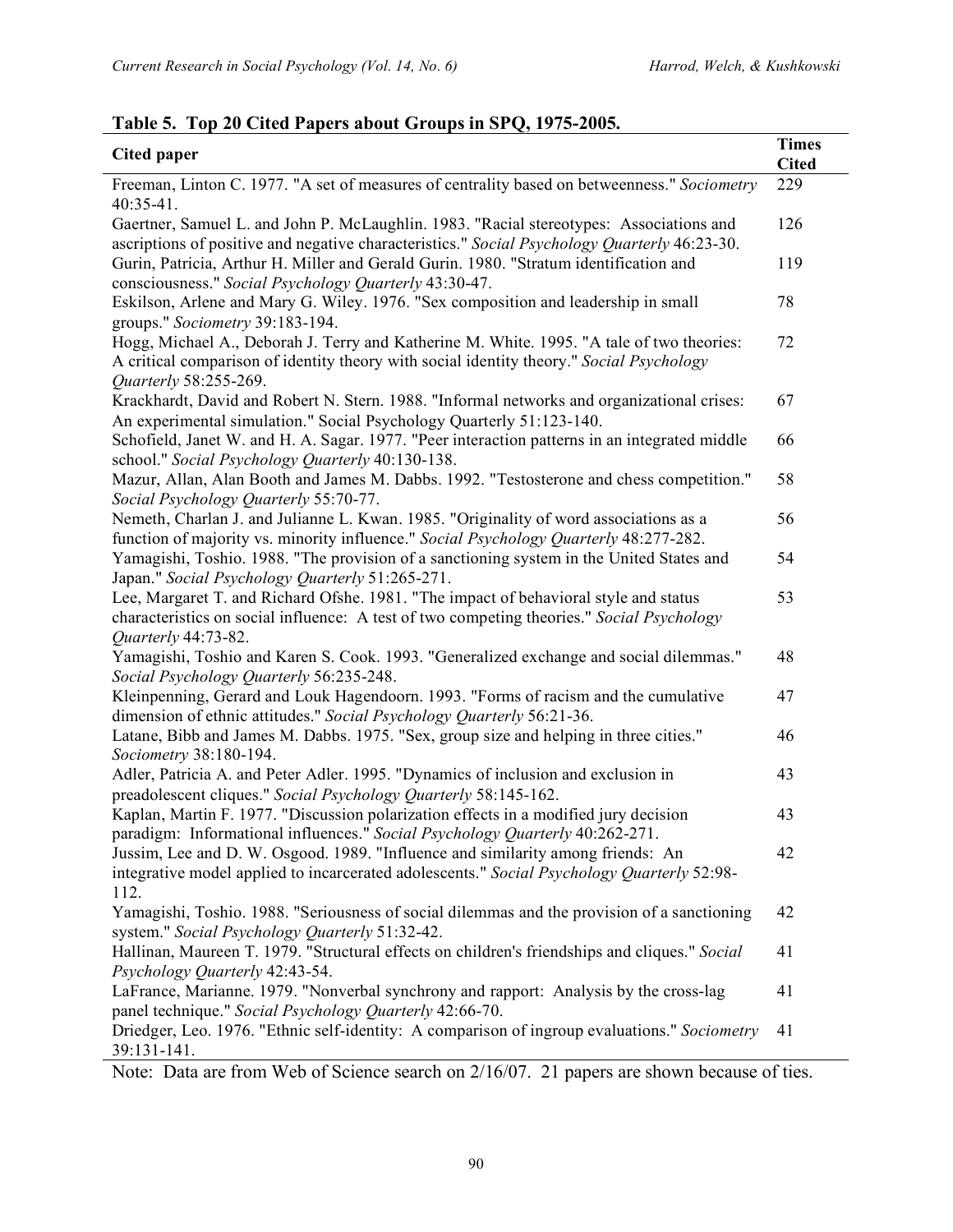Table 6 presents some descriptive information about the 332 group papers. Data on authorship show increasing levels of collaboration and international diversity in the publications about groups. Linear regression shows that the average number of authors per paper has increased significantly over the years,  $F(1,331) = 9.75$ ,  $p < .003$ . The percentage of single authored papers is down. The percentage of first authors from North America has fallen significantly across the time periods shown, Chi Square = 25.26,  $df = 12$ ,  $p = 0.0136$ . Data on papers show that they are getting longer. The average number of pages per paper has increased across the years, *F*(1,331)  $= 72.82, p \le 0.001$ , as has the average number of references,  $F(1,331) = 114.06, p \le 0.0001$ . The average number of studies per paper, however, has not increased, and the percentage of single study papers has not gone down. The proportion of papers reporting experiments, surveys, or other methods has significantly changed over the time periods shown, Chi Square = 25.26, *df*. = 12,  $p = 0.0136$ . Surveys have increased and experiments have decreased in usage.

|                             | 1975-    | 1980-  | 1985-  | 1990-  | 1995-  | 2000-  | 2005   | <b>Total</b> |
|-----------------------------|----------|--------|--------|--------|--------|--------|--------|--------------|
|                             | 1979     | 1984   | 1989   | 1994   | 1999   | 2004   |        |              |
|                             | $N = 82$ | $N=69$ | $N=40$ | $N=42$ | $N=45$ | $N=46$ | $N=8$  | $N = 332$    |
| <b>Authorship</b>           |          |        |        |        |        |        |        |              |
| Average number of authors   | 1.83     | 1.81   | 1.82   | 2.31   | 2.18   | 2.28   | 2.37   | 2.01         |
| per paper                   |          |        |        |        |        |        |        |              |
| Percent of single authored  | 40.24    | 37.68  | 37.50  | 38.10  | 26.67  | 21.74  | 25.00  | 34.34        |
| papers                      |          |        |        |        |        |        |        |              |
| Percentage of first authors | 98.78    | 97.10  | 92.50  | 76.19  | 77.78  | 76.09  | 87.50  | 88.55        |
| with U.S. or Canadian       |          |        |        |        |        |        |        |              |
| institutional affiliation   |          |        |        |        |        |        |        |              |
| <b>Papers</b>               |          |        |        |        |        |        |        |              |
| Average number of pages     | 10.26    | 8.39   | 10.37  | 11.83  | 14.31  | 15.02  | 15.12  | 11.41        |
| per paper                   |          |        |        |        |        |        |        |              |
| Average number of studies   | 1.18     | 1.23   | 1.08   | 1.39   | 1.36   | 1.16   | 1.00   | 1.22         |
| per paper                   |          |        |        |        |        |        |        |              |
| Percentage of single study  | 87.67    | 86.54  | 92.11  | 77.42  | 78.57  | 89.19  | 100.00 | 86.07        |
| papers                      |          |        |        |        |        |        |        |              |
| Average number of           | 21.13    | 22.90  | 30.07  | 41.40  | 42.73  | 46.02  | 46.87  | 32.14        |
| references per paper        |          |        |        |        |        |        |        |              |
| Percentage reporting lab or | 57.32    | 47.83  | 60.00  | 38.10  | 55.56  | 30.43  | 50.00  | 49.10        |
| field experiments           |          |        |        |        |        |        |        |              |
| Percentage reporting        | 8.54     | 11.59  | 7.50   | 21.43  | 11.11  | 30.43  | 37.50  | 14.76        |
| surveys                     |          |        |        |        |        |        |        |              |

### **Table 6. Descriptive Information on Papers about Groups in SPQ.**

Note: Analysis of studies per paper excludes papers without any studies (e.g., commentaries, theoretical reviews, award introductions).

## **Discussion**

Data on group research published in *SPQ* from 1975 to 2005 show that most of the productive authors and many of the influential papers focus on group structure or social exchange. Intergroup relations is a topic of influential papers, but is not studied by the most productive authors. Descriptive data on authorship and papers show a mixed picture of "scientific maturity." On the one hand, increasing collaboration and international diversity among authors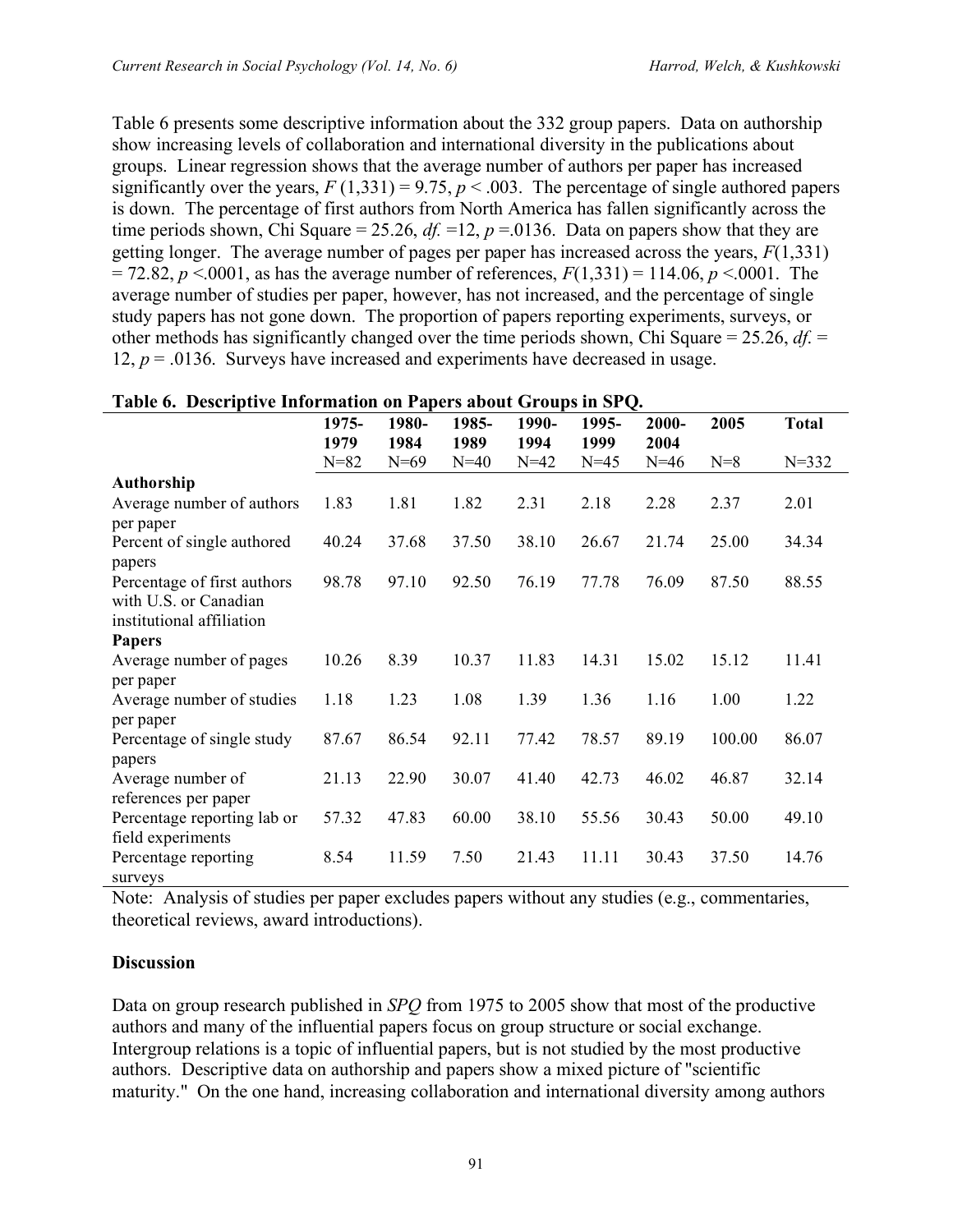is a favorable sign. Quiñones-Vidal et al. (2004) point out that the highest levels of collaboration are found in the "hard sciences" and the lowest in the humanities. Collaboration is an indicator of "scientific maturity" because it suggests the existence of synergistic teamwork, an established program of research, external funding, and a pipeline of dissertations and journal publications. Single authors simply cannot be as productive as research teams. On the other hand, the complexity and rigor of group research does not appear to be increasing. Most articles still report a single study, and the use of nonexperimental methods has somewhat increased. The papers are longer and the list of references has increased, but the explanation for these trends is unclear (see Adair and Vohra 2003).

## **GENERAL DISCUSSION**

Our research is the first to characterize and analyze trends in group research published in sociological social psychology. Our empirical findings can be compared to Steiner's unflattering characterization of the field of group research in sociology:

"Sociological social psychologists talked even more incessantly about the group, and sometimes attempted to treat it as a system in its own right. But their theorizing tended to drift toward symbolic interactionism, or to rely very heavily upon static, structural concepts like position, status or power. Left to themselves, I suspect the sociological types might have nourished the group more adequately, but they were usually outnumbered and outmaneuvered by their psychological brethren" (Steiner 1974:101).

Based on our analysis of group research published in *SPQ* from 1975 to 2005, we conclude that the "sociological types" have in fact nourished the group more adequately than their psychological brethren. The index of interest in groups is much higher in *SPQ* than was found either by MHH in psychological social psychology or by Sanna and Parks in applied and organizational psychology journals. Perhaps it is not surprising that sociologists would show more interest in groups. Sociologists were the first to use the term "small group," and introduced concepts like "primary group," and "face to face group" (Moreno 1954:180). Moreno was told by a friend, "I'm glad that you always ran with the sociologists rather than the psychologists because it becomes increasingly apparent that the 'group factor' is much more important in understanding human behavior to say nothing of predicting it than orthodox psychologists and even the unorthodox ones like Freud ever imagined" (Moreno 1955a:7). Unlike psychologists, sociologists have never been bogged down in debates about the reality of groups. Sociologists see groups as the building blocks of society, and as microcosms of the larger social world. In a recent call for sociologists to pay even more attention to groups, Harrington and Fine (2000:312) claim that the core issues of the discipline come together in small groups: "Small groups are the locus of both social control and social change, where networks are formed, culture is created, and status order is made concrete." Whether sociologists will heed this call, and continue to surpass psychologists' interest in groups remains to be seen. We understand that Gwen M. Wittenbaum and Richard L. Moreland have recently extended MHH's research by examining group papers published from 1995 to 2006. Their new data show that interest in groups in psychological social psychology journals has now climbed above 30% (Moreland, personal communication).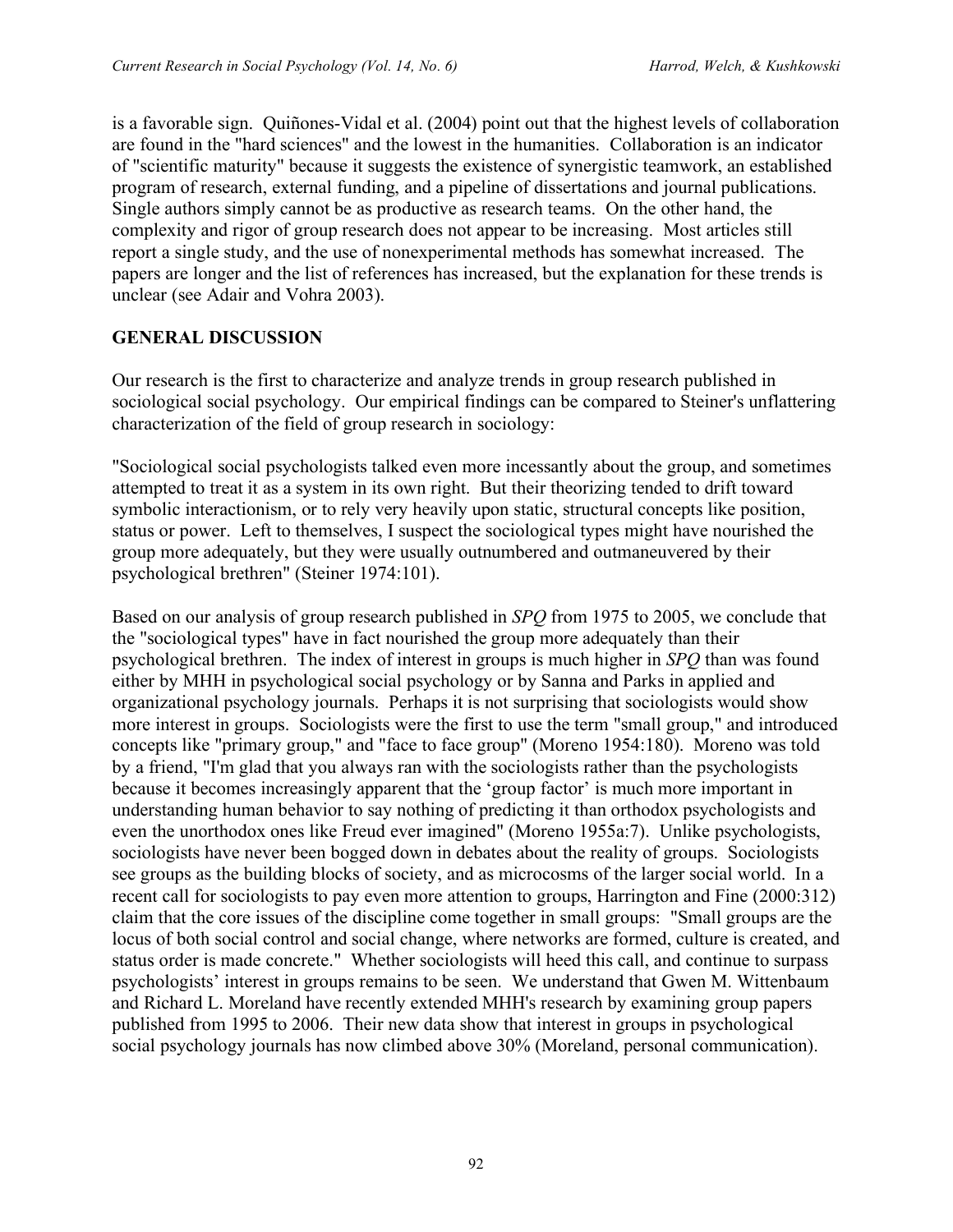Steiner was correct in believing that sociological social psychology tends to focus on topics related to group structure. However, his characterization of structural concepts like status as being "static" is hardly accurate. The "dynamics" of status is clearly shown in Ridgeway's (2006) research on the social construction of status beliefs. Steiner was also wrong when he characterized group research in sociological social psychology as drifting toward symbolic interactionism. The impact of SI on group papers published in *SPQ* has never been as strong as EST or exchange. SI has grown in influence over the years, however, and did contribute to the revitalization of group research in the 1990s.

If there is any theoretical "drifting" to be found in *SPQ*, it is toward European and social cognition approaches. The impact of social identity theory and social cognition can be seen in papers on a variety of topics, ranging from group composition (e.g., Kameda et al. 1992), to social influence (e.g., Bagozzi and Lee 2002), networks (McFarland and Pals 2005), justice (Wenzel 2004), public goods (Sell et al. 2002), and status (e.g., Oldmeadow et al. 2003). Had intergroup relations and group performance been more popular topics in *SPQ*, the "drift" toward European and social cognition approaches would have been even more pronounced.

Based on our research, we conclude that the study of groups in sociological social psychology is alive and doing much better than some had feared. On average, about 31% of *SPQ* is devoted to groups. Interest in groups appears recently to have dropped somewhat below average, but it is too early to know whether this trend will continue. The "call for papers" on the topic of "small groups in social life" issued in *SPQ* in March 2007 may indicate a promising future for group research in its pages. The increasing collaboration and international diversity of authors is also encouraging. The prominence of women in the lists of most productive authors and most influential papers is impressive. These are signs of vigor and engagement. The fact that all of the most productive authors are sociologists, however, suggests that group research in *SPQ* is more specialized than interdisciplinary in nature. Somewhat troubling is the persistence of single study publications in *SPQ*, when other journals like *Journal of Personality and Social Psychology* are averaging over two studies per paper (Quinones-Vidal et al. 2004). Single study publications in *SPQ* might be explained by less thorough training in experimental methods and less of a commitment to incremental research on the part of sociologists. Or, it might be explained by structural constraints that sociologists who do experimental research often face, like the lack of access to laboratory space and the absence of organized "subject pools." Only with an equipped lab, an abundance of participants, and a team of colleagues and graduate students can researchers manage to complete and publish multiple studies at a time. Threats to research productivity, and lack of interdisciplinary appeal may challenge the future of group research in sociological social psychology.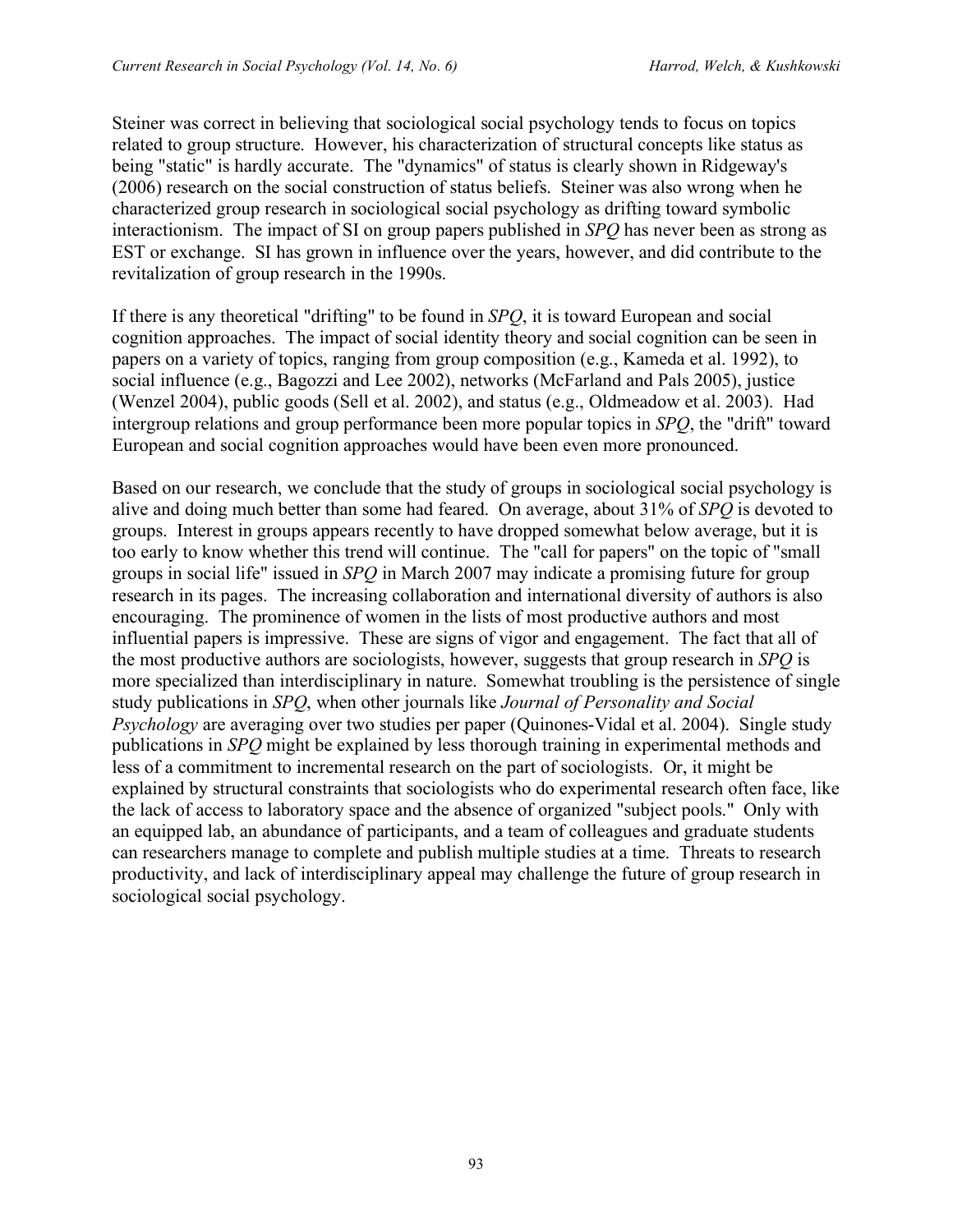## **REFERENCES**

Adair, John G. and Neharika Vohra. 2003. "The Explosion of Knowledge, References, and Citations: Psychology's Unique Response to a Crisis." *American Psychologist* 58:15-23.

Alessio, John C. 1980. "Another Folly for Equity Theory." *Social Psychology Quarterly* 43:336- 340.

Bagozzi, Richard P. and Kyu-Hyun Lee. 2002. "Multiple Routes for Social Influence: The Role of Compliance, Internalization and Social Identity." *Social Psychology Quarterly* 65:226-47.

Bales, Robert F. 1958. "Task Roles and Social Roles in Problem-Solving Groups." Pp. 437-47 in *Readings in Social Psychology*, 3rd Edition, edited by Eleanor E. Maccoby, Theodore M. Newcomb, and Eugene L. Hartley. New York: Henry Holt and Company.

Berger, Joseph. 1992. "Expectations, Theory, and Group Processes." *Social Psychology Quarterly* 55:3-11.

Berger, Joseph, Bernard P. Cohen, and Morris Zelditch, Jr. 1972. "Status Characteristics and Social Interaction." *American Sociological Review* 37:241-55

Bonacich, Phillip. 1976. "Secrecy and Solidarity." *Sociometry* 39:200-208.

Burke, Peter J. 2003. "Interaction in Small Groups." Pp. 363-87 in *Handbook of Social Psychology*, edited by John Delamater. New York: Kluwer Academic/Plenum Publishers.

Cast, Alicia D. 2003. "Power and the Ability to Define the Situation." *Social Psychology Quarterly* 66:185-201.

Delamater, John (Ed.). 2003. *Handbook of Social Psychology*. New York: Kluwer Academic/Plenum Publishers.

Editorial. 1956. *Sociometry* 19:1-2.

Ellemers, Naomi, Cathy van Dyck, Steve Hinkle, and Annelieke Jacobs. 2000. "Intergroup Differentiation in Social Context: Identity Needs Versus Audience Constraints." *Social Psychology* Quarterly 63:60-74.

Forsyth, Donelson R. 2006. *Group Dynamics*. Belmont, CA: Thompson/Wadsworth.

Gaertner, Samuel L. and John P. McLaughlin. 1983. "Racial Stereotypes: Associations and Ascriptions of Positive and Negative Characteristics." *Social Psychology Quarterly* 46:23-30.

Hallinan, Maureen T. 1979. "Structural Effects on Children's Friendships and Cliques." *Social Psychology Quarterly* 42:43-54.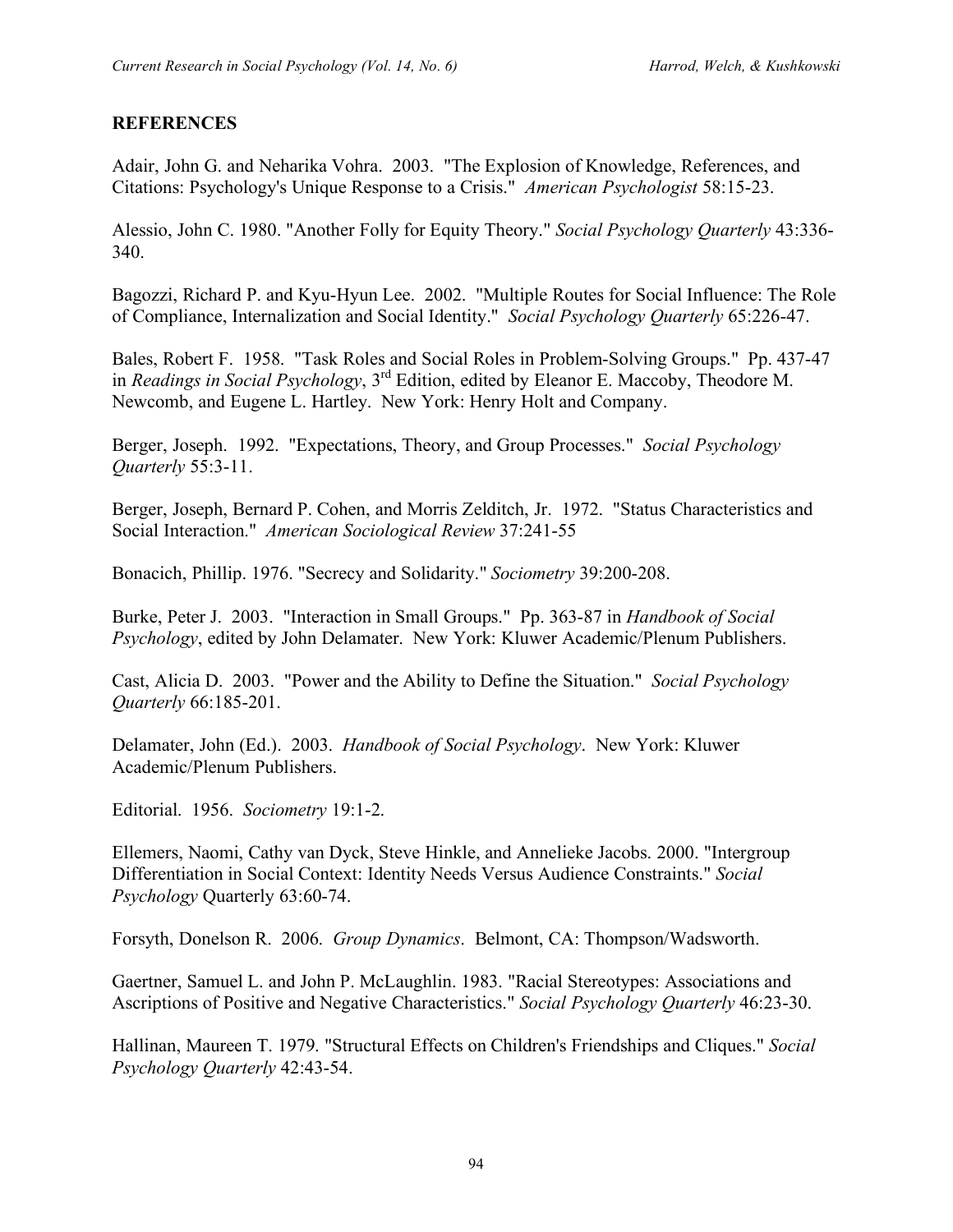Hallinan, Maureen T. and Warren N. Kubitschek. 1990. "Sex and Race Effects of the Response to Intransitive Sentiment Relations." *Social Psychology Quarterly* 53:252-63.

Harrington, Brooke and Gary A. Fine. 2000. "Opening the 'Black Box': Small Groups and Twenty-First-Century Sociology." *Social Psychology Quarterly Special Issue: The State of Sociological Social Psychology* 63:312-23.

Hegtvedt, Karen A. and Cathryn Johnson. 2000. "Justice Beyond the Individual: A Future with Legitimation." *Social Psychology Quarterly Special Issue: The State of Sociological Social Psychology* 63:298-311.

Homans, George C. 1958. "Social Behavior as Exchange." *American Journal of Sociology* 63:597-606.

Hong, Lawrence K. 1978. "Risky Shift and Cautious Shift: Some Direct Evidence on the Culture-Value Theory." *Social Psychology Quarterly* 41:342-346.

Hunt, Matthew O., Pamela Braboy Jackson, Brian Powell, and Lala Carr Steelman. 2000. "Color-Blind: The Treatment of Race and Ethnicity in Social Psychology." *Social Psychology Quarterly* 63:352-64.

Insko, Chester A., John Schopler, James F. Kennedy, and Kenneth R. Dahl. 1992. "Individual-Group Discontinuity From the Differing Perspectives of Campbell's Realistic Group Conflict Theory and Tajfel and Turner's Social Identity Theory." *Social Psychology Quarterly* 55:272- 291.

Jimerson, Jason B. 1999. "'Who Has Next?' The Symbolic, Rational, and Methodical Use of Norms in Pickup Basketball." *Social Psychology Quarterly* 62:136-56.

Kameda, Tatsuya, Mark F. Stasson, James H. Davis, Craig D. Parks, and Suzi K. Zimmerman. 1992. "Social Dilemmas, Subgroups, and Motivation Loss in Task-Oriented Groups: In Search of an 'Optimal' Team Size in Division of Work." *Social Psychology Quarterly* 55:47-56.

Kaplan, Martin F. 1977. "Discussion Polarization Effects in a Modified Jury Decision Paradigm: Informational Influences." *Social Psychology Quarterly* 40:262-271.

Komorita, S. S. and David Brinberg. 1977. "The Effects of Equity Norms in Coalition Formation." *Social Psychology Quarterly* 40:351-361.

Kuhn, Manford H. and Thomas S. McPartland. 1954. "An Empirical Investigation of Self-Attitude." *American Sociological Review* 19:68-76.

MacNeil, M. K., L. E. Davis, and D. J. Pace. 1975. "Group Status Displacement Under Stress: A Serendipitous Finding." *Sociometry* 38:293-307.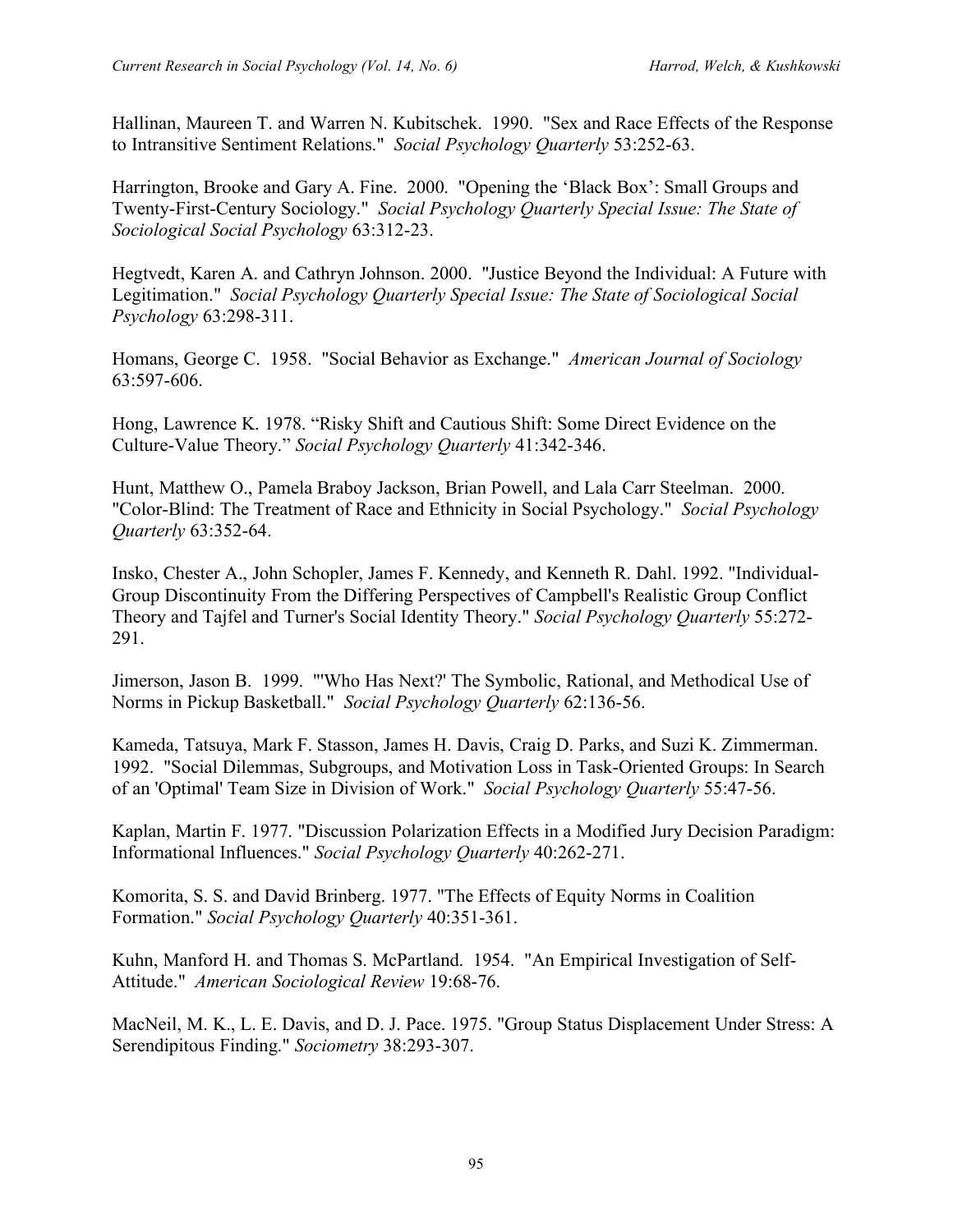Manzo, John F. 1996. "Taking Turns and Taking Sides: Opening Scenes From Two Jury Deliberations." *Social Psychology Quarterly* 59:107-125.

McCarrick, Anne K., Ronald W. Manderscheid, and Sam Silbergeld. 1981. "Gender Differences in Competition and Dominance During Married-Couples Group Therapy." *Social Psychology Quarterly* 44:164-177.

McFarland, Daniel and Heili Pals. 2005. "Motives and Contexts of Identity Change: A Case for Network Effects." *Social Psychology Quarterly* 68:289-315.

Molm, Linda D. 1979a. "The Effects of Reinforcement Differences and Disruptions of Social Exchange in an Alternative Task Situation." *Social Psychology Quarterly* 42:158-171.

Molm, Linda D. 1979b. "The Development of Social Exchange Under Incompatible Social Contingencies." *Social Psychology Quarterly* 42:324-340.

Molm, Linda D. 1980. "The Effects of Structural Variations in Social Reinforcement Contingencies on Exchange and Cooperation." *Social Psychology Quarterly* 43:269-282.

Molm, Linda D. 1981a. "Power Use in the Dyad: The Effects of Structure, Knowledge, and Interaction History." *Social Psychology Quarterly* 44:42-8.

Molm, Linda D. 1981b. "The Conversion of Power Imbalance to Power Use." *Social Psychology Quarterly* 44:151-163.

Molm, Linda D. 1988. "The Structure and Use of Power: A Comparison of Reward and Punishment Power." *Social Psychology Quarterly* 51:108-122.

Molm, Linda D. 1994a. "Is Punishment Effective? Coercive Strategies in Social Exchange." *Social Psychology Quarterly* 57:75-94.

Molm, Linda D. 1994b. "Dependence and Risk: Transforming the Structure of Social Exchange." *Social Psychology Quarterly Special Issue: Conceptualizing Structure in Social* Psychology 57:163-176.

Moreland, Richard L., Michael A. Hogg, and Sarah C. Hains. 1994. "Back to the Future: Social Psychological Research on Groups." *Journal of Experimental Social Psychology* 30:527-55.

Moreno, J. L. 1954. "Old and New Trends in Sociometry: Turning Points in Small Group Research." *Sociometry* 17:179-93.

\_\_\_\_\_\_\_\_\_. 1955a. "The Birth of a New Era for Sociometry." *Sociometry* 18:5-12.

\_\_\_\_\_\_\_\_\_. 1955b. "The Sociometric School and the Science of Man." *Sociometry* 18:15-35.

Moschetti, Gregory J. 1979. "Calculating Equity: Ordinal and Ratio Criteria." *Social Psychology* Quarterly 42:172-179.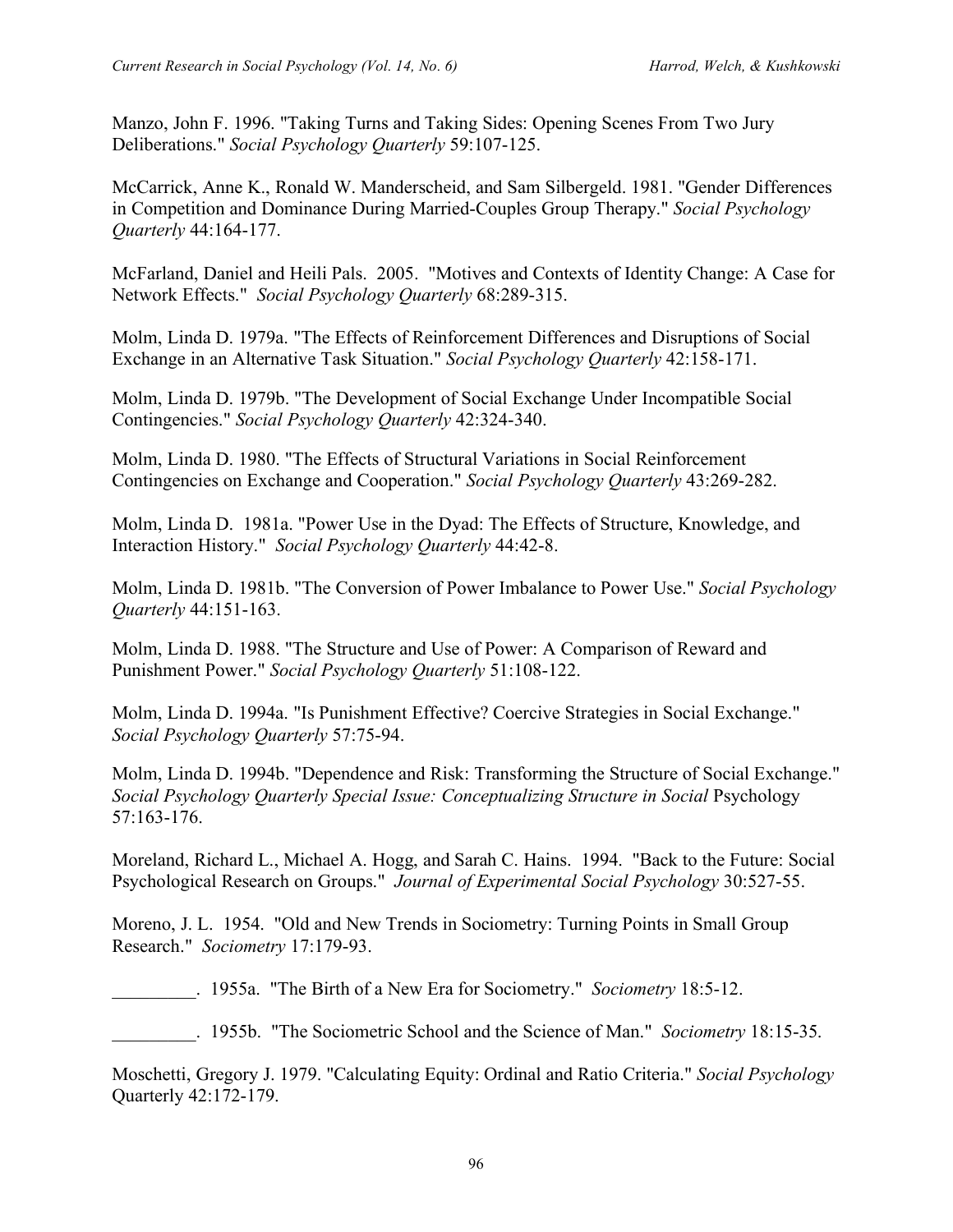Moschetti, Gregory J. 1982. "Calculating Equity Revisited: A Reply to Alessio." *Social Psychology Quarterly* 45:125-126.

Nemeth, Charlan J. 1983. "Reflections on the Dialogue Between Status and Style: Influence Processes of Social Control and Social Change." *Social Psychology Quarterly* 46:70-74.

Nyquist, Linda V. and Janet T. Spence. 1986. "Effects of Dispositional Dominance and Sex Role Expectations on Leadership Behaviors." *Journal of Personality and Social Psychology* 50:87-93

Oldmeadow, Julian A., Michael J. Platow, Margaret Foddy, and Donna Anderson. 2003. "Self-Categorization, Status, and Social Influence." *Social Psychology Quarterly* 66:138-52.

Paxton, Pamela and James Moody. 2003. "Structure and Sentiment: Explaining Emotional Attachment to Group." *Social Psychology Quarterly* 66:34-47.

Quiñones-Vidal, Elena, Juan José López-García, María Peñaranda-Ortega, and Francisco Tortosa-Gil. 2004. "The Nature of Social and Personality Psychology as Reflected in *JPSP*, 1965-2000." *Journal of Personality and Social Psychology* 86:435-52.

Rees, C. R. and Mady W. Segal. 1984. "Intragroup Competition, Equity, and Interpersonal Attraction." *Social Psychology Quarterly* 47:328-336.

Ridgeway, Cecilia L. 2006. "Linking Social Structure and Interpersonal Behavior: A Theoretical Perspective on Cultural Schemas and Social Relations." *Social Psychology Quarterly* 69:5-16.

Ridgeway, Cecilia L., David Diekema, and Cathryn Johnson. 1995. "Legitimacy, Compliance, and Gender in Peer Groups." *Social Psychology Quarterly* 58:298-311.

Sanna, Lawrence J. and Craig D. Parks. 1997. "Group Research Trends in Social and Organizational Psychology: Whatever Happened to Intragroup Research?" *Psychological Science* 8:261-67.

Schafer, Robert B. and Patricia M. Keith. 1980. "Equity and Depression Among Married Couples." *Social Psychology Quarterly* 43:430-435.

Sell, Jane, Zeng-Yin Chen, Pam Hunter-Holmes, and Anna C. Johansson. 2002. "A Cross-Cultural Comparison of Public Good and Resource Good Settings." *Social Psychology Quarterly* 65:287-97.

Shalin, Dmitri N. 1986. "Pragmatism and Social Interactionism." *American Sociological Review* 51:9-29.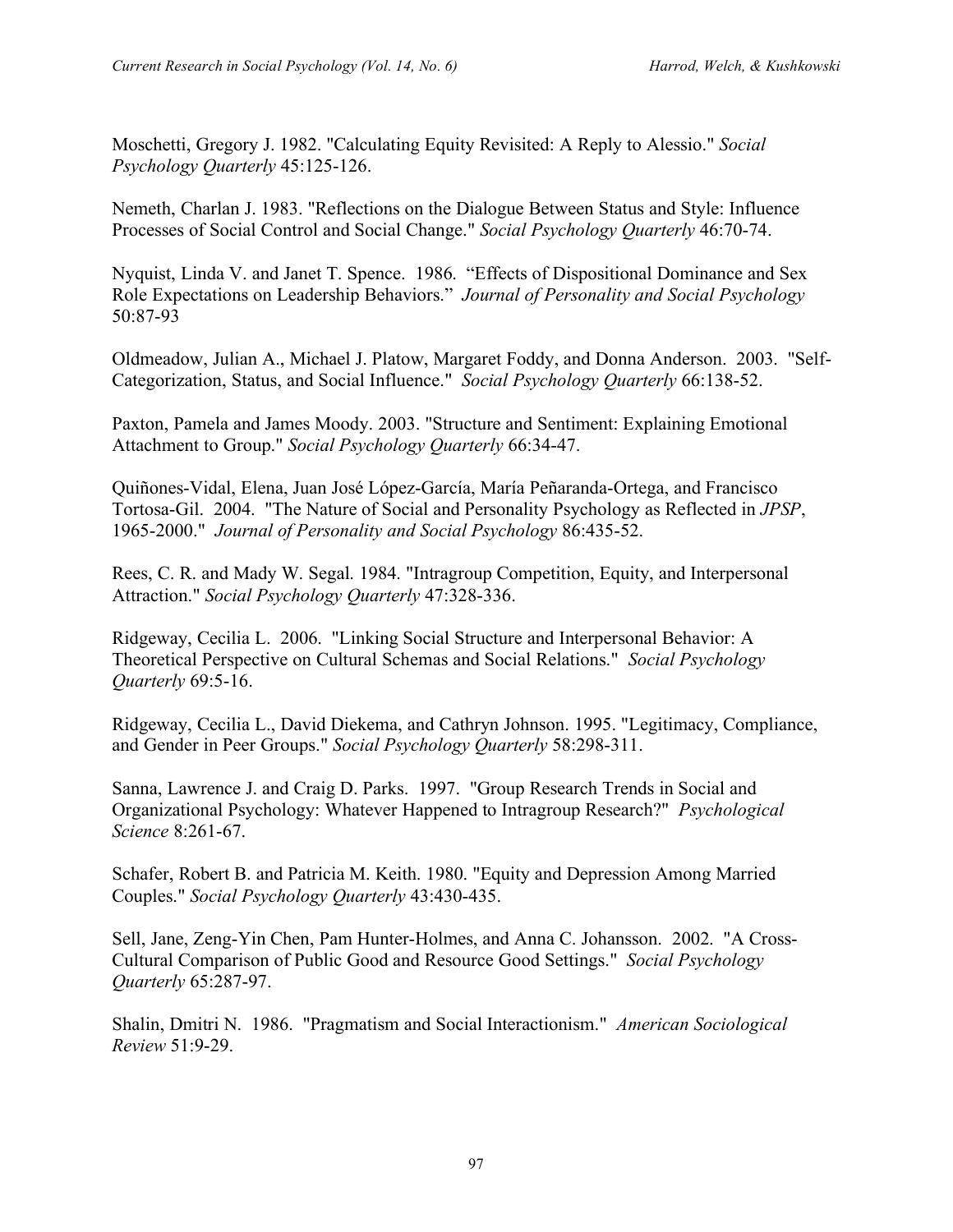Simpson, Brent and Casey Borch. 2005. "Does Power Affect Perception in Social Networks? Two Arguments and an Experimental Test." *Social Psychology Quarterly* 68:278.

Steiner, Ivan D. 1974. "Whatever Happened to the Group in Social Psychology?" *Journal of Experimental Social Psychology* 10:94-108.

\_\_\_\_\_. 1983. "Whatever Happened to the Touted Revival of the Group?" Pp. 539-48 in *Small Groups and Social Interaction*, Vol. 2, edited by H. H. Blumberg, A. P. Hare, V. Kent, and M. Davies. Chichester, England: Wiley and Sons.

\_\_\_\_\_. 1986. "Paradigms and Groups." *Advances in Experimental Social Psychology* 19:251- 89.

Stephan, Walter G. 1977. "Cognitive Differentiation in Intergroup Perception." *Sociometry* 40:50-58.

Thrasher, Frederic M. 1927. *The Gang. A Study of 1,313 Gangs in Chicago*. Chicago: University of Chicago Press.

Troyer, Lisa, C. W. Younts, and Will Kalkhoff. 2001. "Clarifying the Theory of Second-Order Expectations: The Correspondence Between Motives for Interaction and Actors' Orientation Toward Group Interaction." *Social Psychology Quarterly* 64:128-45.

Van Rossem, Ronan and Marjolijn M. Vermande. 2004. "Classroom Roles and School Adjustment." *Social Psychology Quarterly* 67:396-411.

Walker, Henry A., Shane R. Thye, Brent Simpson, Michael J. Lovaglia, David Willer, and Barry Markovsky. 2000. "Network Exchange Theory: Recent Developments and New Directions." *Social Psychology Quarterly Special Issue: The State of Sociological Social Psychology* 63:324- 37.

Wenzel, Michael. 2004. "Social Identification as a Determinant of Concerns About Individual-, Group-, and Inclusive-Level Justice." *Social Psychology Quarterly* 67:70-87.

Whitmeyer, Joseph M., Murray J. Webster, and Lisa S. Rashotte. 2005. "When Status Equals Make Status Claims." *Social Psychology Quarterly* 68:179-86.

Whyte, William Foot. 1943. *Street Corner Society, The Structure of an Italian Slum*. Chicago: University of Chicago Press.

Yamagishi, Toshio and Karen S. Cook. 1993. "Generalized Exchange and Social Dilemmas." *Social Psychology Quarterly* 56:235-248.

Yamagishi, Toshio and Toko Kiyonari. 2000. "The Group as the Container of Generalized Reciprocity." *Social Psychology Quarterly* 63:116-132.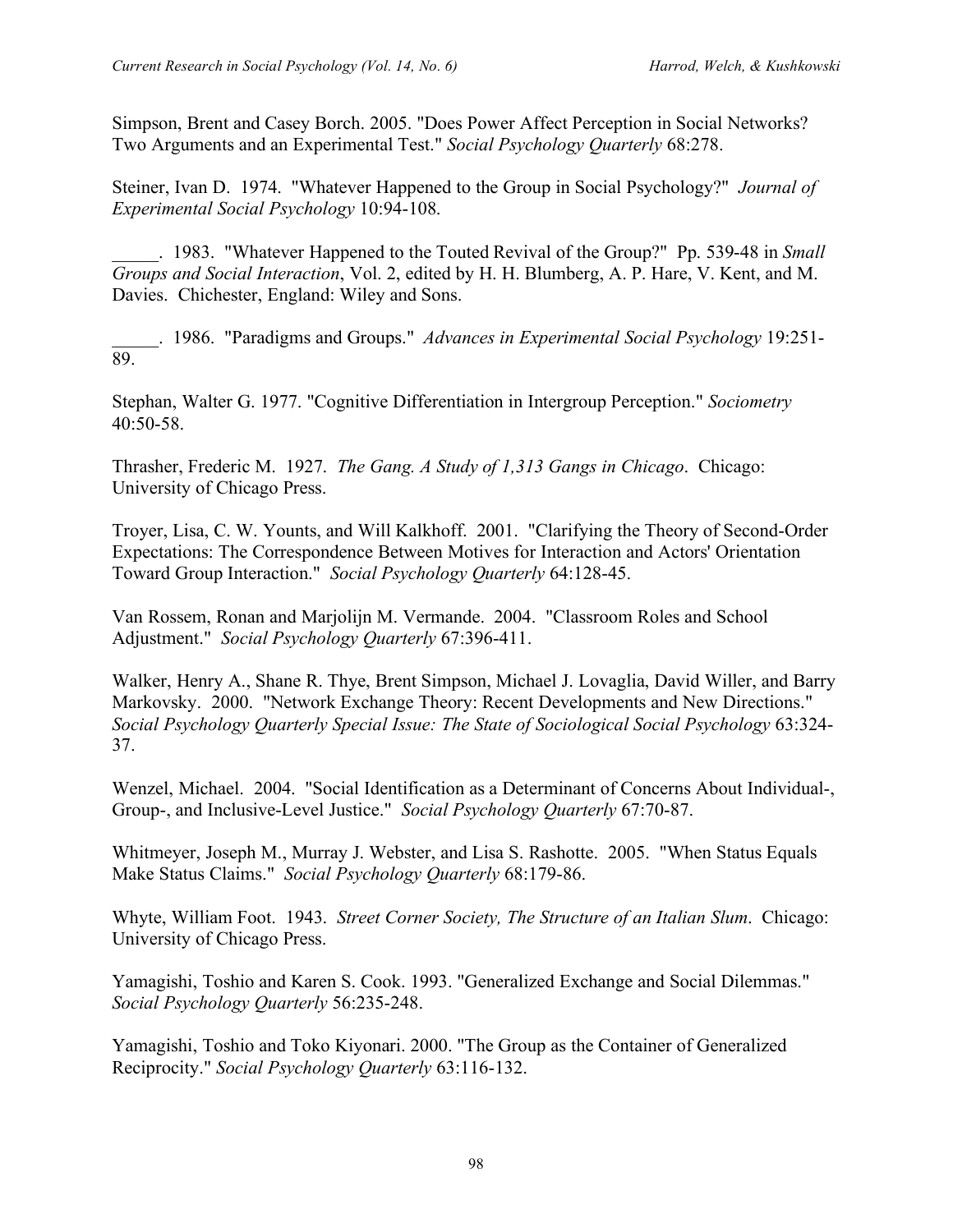## **Appendix A. Examples of Papers in Each Topic Area.**

#### **The Ecology of Groups**

Lindskold, Svenn, Kevin P. Albert, Robert Baer and Wayne C. Moore. 1976. "Territorial boundaries of interacting groups and passive audiences." *Sociometry* 39:71-76.

Morgan, David L. and Duane F. Alwin. 1980. "When less is more: School size and student social participation." *Social Psychology Quarterly* 43:241-252.

Greer, Donald L. 1983. "Spectator booing and the home advantage: A study of social influence in the basketball arena." *Social Psychology Quarterly* 46:252-261.

Lois, Jennifer. 1999. "Socialization to heroism: Individualism and collectivism in a voluntary search and rescue group." *Social Psychology Quarterly* 62:117-135.

Bordia, Prashant and Nicholas Difonzo. 2004. "Problem Solving in Social Interactions on the Internet: Rumor As Social Cognition." *Social Psychology Quarterly* 67:33-49.

#### **Group Composition**

Segal, Mady W. 1977. "A reconfirmation of the logarithmic effect of group size." *Social Psychology Quarterly* 40:187-190.

Arnold, David W. and Carl I. Greenberg. 1980. "Deviate rejection within differentially manned groups." *Social Psychology Quarterly* 43:419-424.

Hoffman, Eric. 1985. "The effect of race-ratio composition on the frequency of organizational communication." *Social Psychology Quarterly* 48:17-26.

Solano, Cecilia H. and Mina Dunnam. 1985. "Two's company: Self-disclosure and reciprocity in triads versus dyads." *Social Psychology Quarterly* 48:183-187.

Yoder, Janice D. 1994. "Looking beyond numbers: The effects of gender status, job prestige, and occupational gender-typing on tokenism processes." *Social Psychology Quarterly* 57:150-159.

Anthony, Denise and Christine Horne. 2003. "Gender and cooperation: Explaining loan repayment in micro-credit groups." *Social Psychology Quarterly* 66:293-302.

#### **Groups Structure**

Hallinan, Maureen and Diane Felmlee. 1975 "An analysis of intransitivity in sociometric data." *Sociometry* 39:195-212.

Hegtvedt, Karen A. 1990. "The effects of relationship structure on emotional responses to inequity." *Social Psychology Quarterly* 53:214-228.

Molm, Linda D. 1994. "Dependence and risk: Transforming the structure of social exchange." *Social Psychology Quarterly. Special Issue: Conceptualizing Structure in Social Psychology* 57:163-176. Shelly, Robert K. and Lisa Troyer. 2001. "Emergence and completion of structure in initially undefined and partially defined groups." *Social Psychology Quarterly* 64:318-332.

Lawler, Edward J. 2002. "Micro social orders." *Social Psychology Quarterly* 65:4-17.

Whitmeyer, Joseph M., Murray J. Webster and Lisa S. Rashotte. 2005. "When Status Equals Make Status Claims." *Social Psychology Quarterly* 68:179-186.

#### **Conflict within Groups**

### **Social dilemmas**

Yamagishi, Toshio. 1988. "Seriousness of social dilemmas and the provision of a sanctioning system." *Social Psychology Quarterly* 51:32-42.

Sell, Jane and Yeongi Son. 1997. "Comparing public goods with common pool resources: Three experiments." *Social Psychology Quarterly* 60:118-137.

Simpson, Brent. 2004. "Social Values, Subjective Transformations, and Cooperation in Social Dilemmas." *Social Psychology Quarterly* 67:385-395.

#### **Bargaining/coalition formation**

Bonacich, Phillip, Oscar Grusky and Mark Peyrot. 1985. "Family coalitions: A new approach and method." *Social Psychology Quarterly* 48:42-50.

Komorita, S. S., Karl F. Aquino and Alan L. Ellis. 1989. "Coalition bargaining: A comparison of theories based on allocation norms and theories based on bargaining strength." *Social Psychology Quarterly* 52:183-196.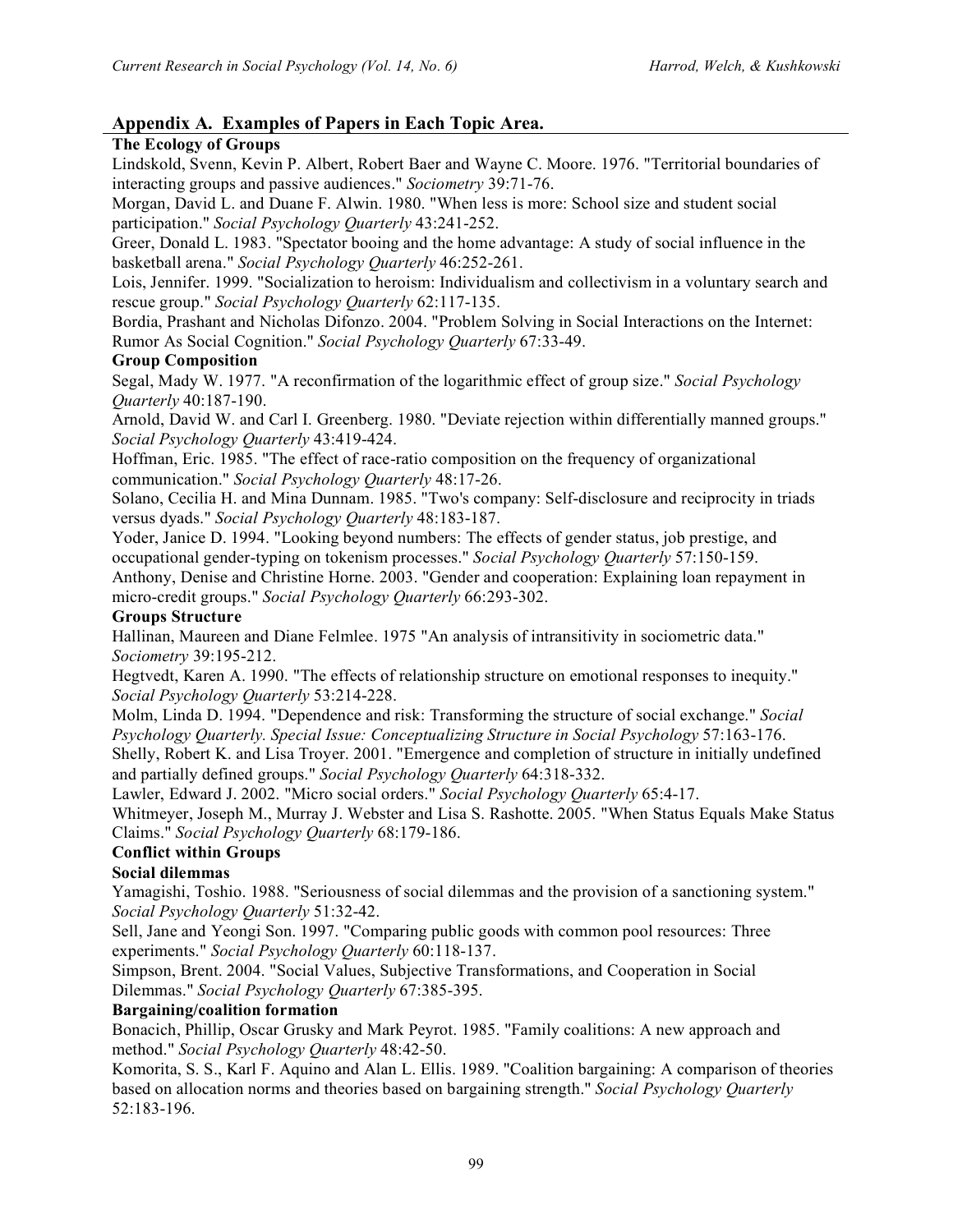Simpson, Brent and Michael W. Macy. 2001. "Collective action and power inequality: Coalitions in exchange networks." *Social Psychology Quarterly* 64:88-100.

#### **Majority/minority influence**

Levine, John M., Leonard Saxe and Hobart J. Harris. 1976. "Reaction to attitudinal deviance: Impact of deviate's direction and distance of movement." *Sociometry* 39:97-107

Santee, Richard T. and Susan E. Jackson. 1982. "Identity implications of conformity: Sex differences in normative and attributional judgments." *Social Psychology Quarterly* 45:121-125.

Nemeth, Charlan J. and Julianne L. Kwan. 1985. "Originality of word associations as a function of majority vs. minority influence." *Social Psychology Quarterly* 48:277-282.

Bagozzi, Richard P. and Kyu-Hyun Lee. 2002. "Multiple routes for social influence: The role of compliance, internalization and social identity." *Social Psychology Quarterly* 65:226-247.

#### **Power**

Gray, Louis N. and Michael J. Sullivan. 1978. "Can you create structural differentiation in social power relations in the laboratory." *Social Psychology Quarterly* 41:328-337.

Molm, Linda D. 1988. "The structure and use of power: A comparison of reward and punishment power." *Social Psychology Quarterly* 51:108-122.

Zelditch, Morris and Joan B. Ford. 1994. "Uncertainty, potential power, and nondecisions." *Social Psychology Quarterly* 57:64-73.

Bonacich, Phillip. 1998. "A behavioral foundation for a structural theory of power in exchange networks." *Social Psychology Quarterly* 61:185-198.

#### **Group Performance**

#### **Leadership**

Johnson, Cathryn. 1993. "Gender and formal authority." *Social Psychology Quarterly* 56:193-210. Fernandez, Roberto M. 1991. "Structural bases of leadership in intraorganizational networks." *Social Psychology Quarterly* 54:36-53.

Lawler, Edward J. and Martha E. Thompson. 1978 "Impact of leader responsibility for inequity on subordinate revolts." *Social Psychology Quarterly* 41:265-268.

Walker, Henry A., Barbara C. Ilardi, Anne M. McMahon and Mary L. Fennell. 1996. "Gender, interaction, and leadership." *Social Psychology Quarterly* 59:255-272.

### **Productivity**

Mizruchi, Mark S. 1991. "Urgency, motivation, and group performance: The effect of prior success on current success among professional basketball teams." *Social Psychology Quarterly* 54:181-189. Silver, Steven D., Bernard P. Cohen and James H. Crutchfield. 1994. "Status differentiation and information exchange in face-to-face and computer-mediated idea generation." *Social Psychology Quarterly* 57:108-123.

#### **Decision making (descriptive)**

Miller, Charles E. 1985. "Group decision making under majority and unanimity decision rules." *Social Psychology Quarterly* 48:51-61.

Howard, Judith A. and Randy Levinson. 1985. "The overdue courtship of attribution and labeling." *Social Psychology Quarterly* 48:191-202

Stasson, Mark F., Tatsuya Kameda, Craig D. Parks and Suzi K. Zimmerman. 1991. "Effects of assigned group consensus requirement on group problem solving and group members' learning." *Social Psychology Quarterly* 54:25-35.

#### **Decision making (prescriptive)**

Blascovich, Jim, Gerald P. Ginsburg and Rene C. Howe. 1976. "Blackjack, choice shifts in the field." *Sociometry* 39:274-276.

Kaplan, Martin F. 1977. "Discussion polarization effects in a modified jury decision paradigm: Informational influences." *Social Psychology Quarterly* 40:262-271.

Hong, Lawrence K. 1978. "Risky shift and cautious shift: some direct evidence on the culture-value theory." *Social Psychology Quarterly* 41:342-346.

Cotton, John L. and Robert S. Baron. 1980. "Anonymity, persuasive arguments, and choice shifts." *Social*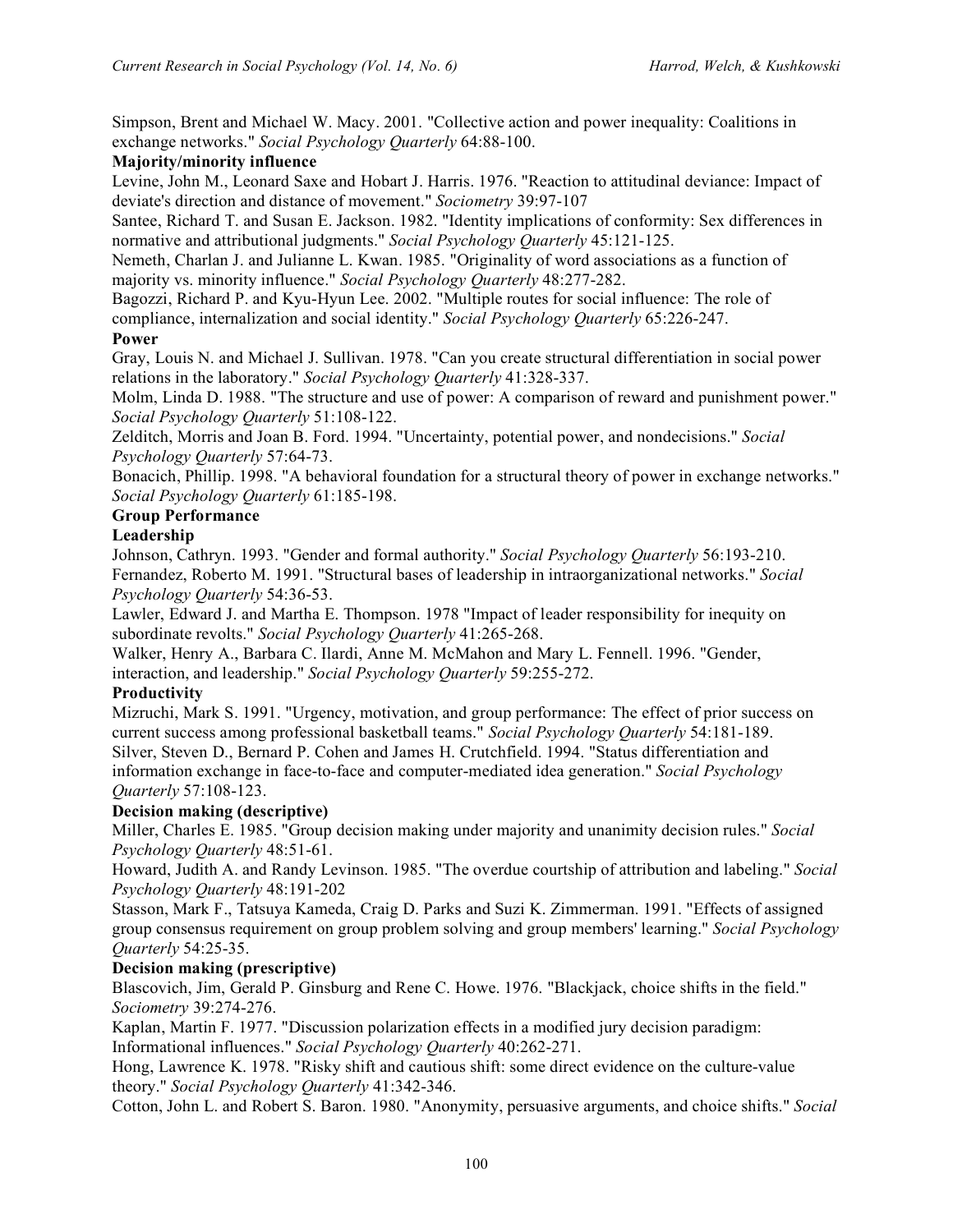*Psychology Quarterly* 43:391-404.

### **Intergroup Relations**

#### **Social Identity**

Abrams, Dominic and Rupert Brown. 1989. "Self-consciousness and social identity: Self-regulation as a group member." *Social Psychology Quarterly* 52:311-318.

Ellemers, Naomi and Wendy Van Rijswijk. 1997. "Identity needs versus social opportunities: The use of group-level and individual-level identity management strategies." *Social Psychology Quarterly* 60:52-65. Hopkins, Nick and Christopher Moore. 2001. "Categorizing the neighbors: Identity, distance, and stereotyping." *Social Psychology Quarterly* 64:239-252.

Wenzel, Michael. 2004. "Social Identification As a Determinant of Concerns About Individual-, Group-, and Inclusive-Level Justice." *Social Psychology Quarterly* 67:70-87.

#### **Conflict between groups**

Worchel, Stephen W., Frankie Y. Wong and Karen E. Scheltema. 1989. "Improving intergroup relations: Comparative effects of anticipated cooperation and helping on attraction for an aid-giver." *Social Psychology Quarterly* 52:213-219.

Schofield, Janet W. 1979. "The impact of positively structured contact on intergroup behavior: Does it last under adverse conditions?" *Social Psychology Quarterly* 42:280-284.

Verkuyten, Maykel and Katarzyna Zaremba. 2005 "Interethnic relations in a changing political context." *Social Psychology Quarterly* 68:375-386.

Insko, Chester A., John Schopler, James F. Kennedy and Kenneth R. Dahl. 1992. "Individual-group discontinuity from the differing perspectives of Campbell's Realistic Group Conflict Theory and Tajfel and Turner's Social Identity Theory." *Social Psychology Quarterly* 55:272-291.

#### **Stereotyping**

Gaertner, Samuel L. and John P. McLaughlin. 1983. "Racial stereotypes: Associations and ascriptions of positive and negative characteristics." *Social Psychology Quarterly* 46:23-30.

Brezina, Timothy and Kenisha Winder. 2003. "Economic disadvantage, status generalization, and negative racial stereotyping by White Americans." *Social Psychology Quarterly. Special Issue: Race, Racism, and Discrimination* 66:402-418.

Ford, Thomas E. and George R. Tonander. 1998. "The role of differentiation between groups and social identity in stereotype formation." *Social Psychology Quarterly* 61:372-384.

Simon, Bernd, Brigitta Glässner-Bayerl and Ina Stratenwerth. 1991. "Stereotyping and self-stereotyping in a natural intergroup context: The case of heterosexual and homosexual men." *Social Psychology Quarterly* 54:252-266.

## **Appendix B. Examples of Papers Influenced by Approaches and Theories.**

#### **European Approach**

Abrams, Dominic and Rupert Brown. 1989. "Self-consciousness and social identity: Self-regulation as a group member." *Social Psychology Quarterly* 52:311-318.

Bagozzi, Richard P. and Kyu-Hyun Lee. 2002. "Multiple routes for social influence: The role of compliance, internalization and social identity." *Social Psychology Quarterly* 65:226-247.

Miller, Charles E. and Patricia D. Anderson. 1979. "Group decision rules and the rejection of deviates." *Social Psychology Quarterly* 42:354-363.

Nemeth, Charlan J. and Julianne L. Kwan. 1985. "Originality of word associations as a function of majority vs. minority influence." *Social Psychology Quarterly* 48:277-282.

#### **Social Cognition Approach**

Gaertner, Samuel L. and John P. McLaughlin. 1983. "Racial stereotypes: Associations and ascriptions of positive and negative characteristics." *Social Psychology Quarterly* 46:23-30.

Hallinan, Maureen T. and Warren N. Kubitschek. 1990. "Sex and race effects of the response to intransitive sentiment relations." *Social Psychology Quarterly* 53:252-263.

Howard, Judith A. and Randy Levinson. 1985. "The overdue courtship of attribution and labeling." *Social*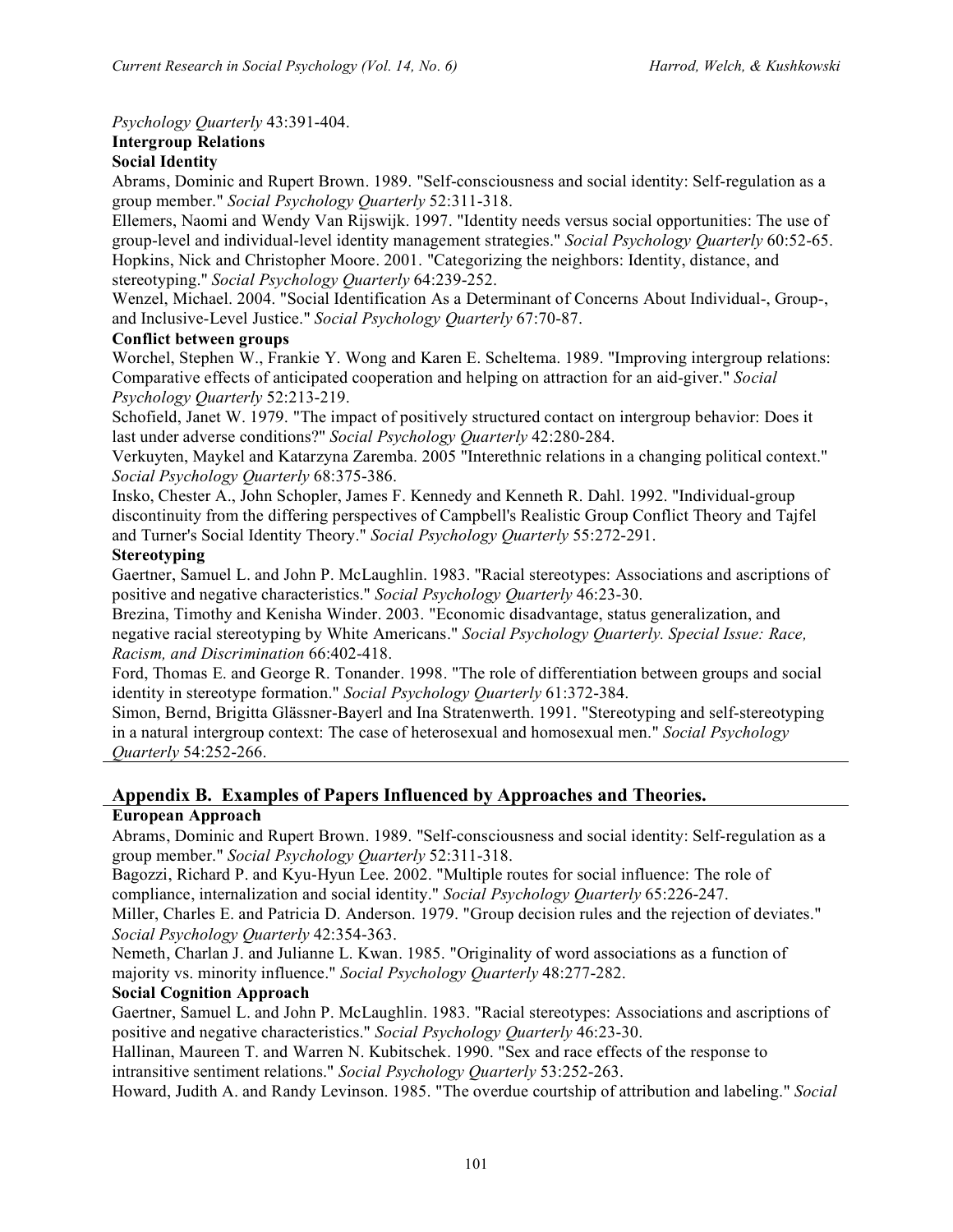#### *Psychology Quarterly* 48:191-202.

Zaccaro, Stephen J., Christopher Peterson and Steven Walker. 1987. "Self-serving attributions for individual and group performance." *Social Psychology Quarterly* 50:257-263.

#### **Expectation States Theory**

Chizhik, Alexander W., Michele G. Alexander, Estella W. Chizhik, and Jeffrey A. Goodman. 2003 "The rise and fall of power and prestige orders: Influence of task structure." *Social Psychology Quarterly*  66:303-317.

Driskell, James E. 1982. "Personal characteristics and performance expectations." *Social Psychology Quarterly* 45:229-237.

Foddy, Margaret and Michael Smithson. 1996. "Relative ability, paths of relevance, and influence in taskoriented groups." *Social Psychology Quarterly* 59:140-153.

Ridgeway, Cecilia L., David Diekema and Cathryn Johnson. 1995. "Legitimacy, compliance, and gender in peer groups." *Social Psychology Quarterly* 58:298-311.

#### **Exchange Theory**

Molm, Linda D. 1994. "Is punishment effective? Coercive strategies in social exchange." *Social Psychology Quarterly* 57:75-94.

Sell, Jane and Yeongi Son. 1997. "Comparing public goods with common pool resources: Three experiments." *Social Psychology Quarterly* 60:118-137.

Simpson, Brent and Michael W. Macy. 2001. "Collective action and power inequality: Coalitions in exchange networks." *Social Psychology Quarterly* 64:88-100.

Yamagishi, Toshio and Karen S. Cook. 1993. "Generalized exchange and social dilemmas." *Social Psychology Quarterly* 56:235-248.

#### **Symbolic Interactionism**

Felson, Richard B. 1980. "Communication barriers and the reflected appraisal process." *Social Psychology Quarterly* 43:223-233.

Fine, Gary A. and Lori Holyfield. 1996. "Secrecy, trust, and dangerous leisure: Generating group cohesion in voluntary organizations." *Social Psychology Quarterly* 59:22-38.

Jimerson, Jason B. 1999. ""Who has next?" The symbolic, rational, and methodical use of norms in pickup basketball." *Social Psychology Quarterly* 62:136-156.

Manzo, John F. 1996. "Taking turns and taking sides: Opening scenes from two jury deliberations." *Social Psychology Quarterly* 59:107-125.

#### **Social Structure and Personality**

Gurin, Patricia, Arthur H. Miller, and Gerald Gurin. 1980. "Stratum identification and consciousness." *Social Psychology Quarterly* 43:30-47.

Morgan, David L. and Duane F. Alwin. 1980. "When less is more: School size and student social participation." *Social Psychology Quarterly* 43:241-252.

Mueller, Charles W., Munyae Mulinge, and Jennifer Glass. 2002. "Interactional processes and gender workplace inequalities." *Social Psychology Quarterly* 65:163-185.

Schutte, Jearald G. and John M. Light. 1978. "The relative importance of proximity and status for friendship choices in social hierarchies." *Social Psychology* 41:260-264.

#### **Evolutionary Social Psychology**

Cohen, Jerry L., Bernard Sladen, and Barbara Bennett. 1975. "The effects of situational variables on judgments of crowding." *Sociometry* 38:273-281.

Crosbie, Paul V. 1979. "The effects of sex and size on status ranking." *Social Psychology Quarterly* 42:340-354.

Huberman, Bernardo A., Christoph H. Loch, and Ayse Önçülar. 2004. "Status as a valued resource." *Social Psychology Quarterly* 67:103-114.